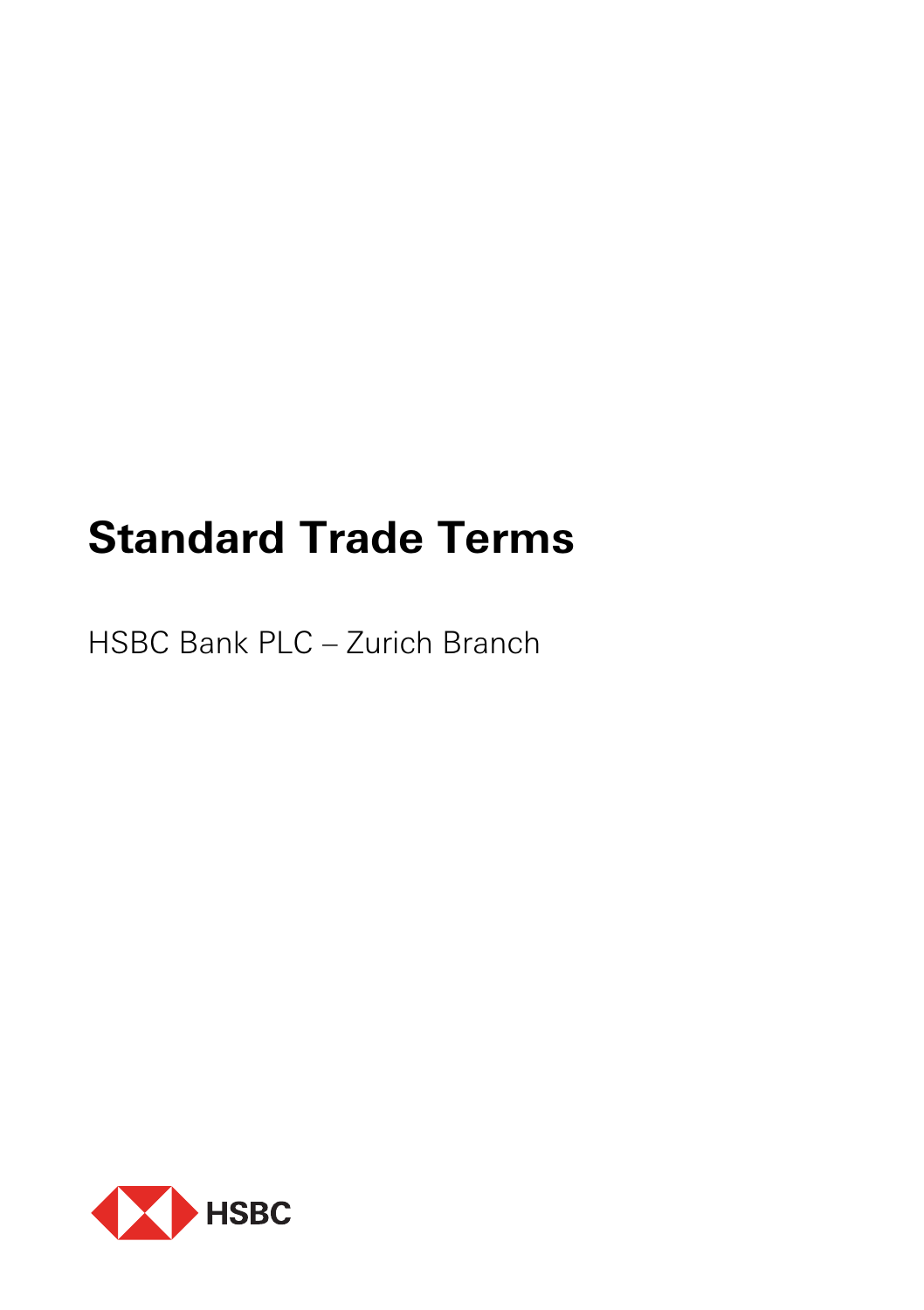# **CONTENTS**

| 1.                                                       | <b>APPLICATION</b>                                     | 3                       |
|----------------------------------------------------------|--------------------------------------------------------|-------------------------|
| <b>SECTION 1 – TRADE SERVICES</b>                        |                                                        | $\overline{\mathbf{4}}$ |
| 2.                                                       | <b>ICC RULES</b>                                       | $\overline{4}$          |
| 3.                                                       | DOCUMENTARY CREDITS                                    | 4                       |
| 4 <sub>1</sub>                                           | INSTRUMENTS                                            | $\overline{7}$          |
| 5.                                                       | COLLECTIONS                                            | 9                       |
| 6.                                                       | <b>FINANCE</b>                                         | 10                      |
| 7.                                                       | <b>TRADE FINANCE LOANS</b>                             | 11                      |
| 8.                                                       | APPLICATIONS FOR RELEASE OF GOODS, SHIPPING GUARANTEES |                         |
|                                                          | AND LETTERS OF INDEMNITY                               | 13                      |
|                                                          | SECTION 2 - REIMBURSEMENT, INDEMNITY AND OTHER RIGHTS  | 14                      |
| 9.                                                       | REIMBURSEMENT AND INDEMNITY                            | 14                      |
| 10.                                                      | CASH COLLATERAL                                        | 15                      |
| 11.                                                      | <b>PLEDGE</b>                                          | 15                      |
|                                                          | 12. TRUST RECEIPTS                                     | 16                      |
|                                                          | 13. SET-OFF                                            | 17                      |
| 14.                                                      | SUPPLEMENTARY RIGHTS                                   | 17                      |
| <b>SECTION 3 - FEES AND PAYMENTS</b>                     |                                                        | 17                      |
| 15.                                                      | FEES, COMMISSION, INTEREST AND CHARGES                 | 17                      |
|                                                          | 16. PAYMENTS                                           | 18                      |
| SECTION 4 - REPRESENTATIONS, UNDERTAKINGS AND SANCTIONS  |                                                        | 20                      |
| 17.                                                      | REPRESENTATIONS AND WARRANTIES                         | 20                      |
|                                                          | 18. UNDERTAKINGS                                       | 21                      |
|                                                          | 19. COMPLIANCE WITH LAWS AND SANCTIONS                 | 23                      |
| <b>SECTION 5 - INSTRUCTIONS AND ELECTRONIC PLATFORMS</b> |                                                        | 25                      |
| 20.                                                      | <b>INSTRUCTIONS</b>                                    | 25                      |
|                                                          | 21. PLATFORMS                                          | 26                      |
| <b>SECTION 6 - OTHER</b>                                 |                                                        | 27                      |
| 22.                                                      | <b>LIMITATION ON LIABILITY</b>                         | 27                      |
|                                                          | 23. DISCLOSURE, CONFIDENTIALITY AND PRIVACY            | 29                      |
| 24.                                                      | MISCELLANEOUS                                          | 31                      |
| 25.                                                      | <b>GOVERNING LAW AND JURISDICTION</b>                  | 32                      |
| <b>SECTION 7 - DEFINITIONS AND INTERPRETATION</b>        |                                                        | 32                      |
| 26.                                                      | DEFINITIONS AND INTERPRETATION                         | 32                      |
| 27.                                                      | <b>COUNTRY CONDITIONS</b>                              | 38                      |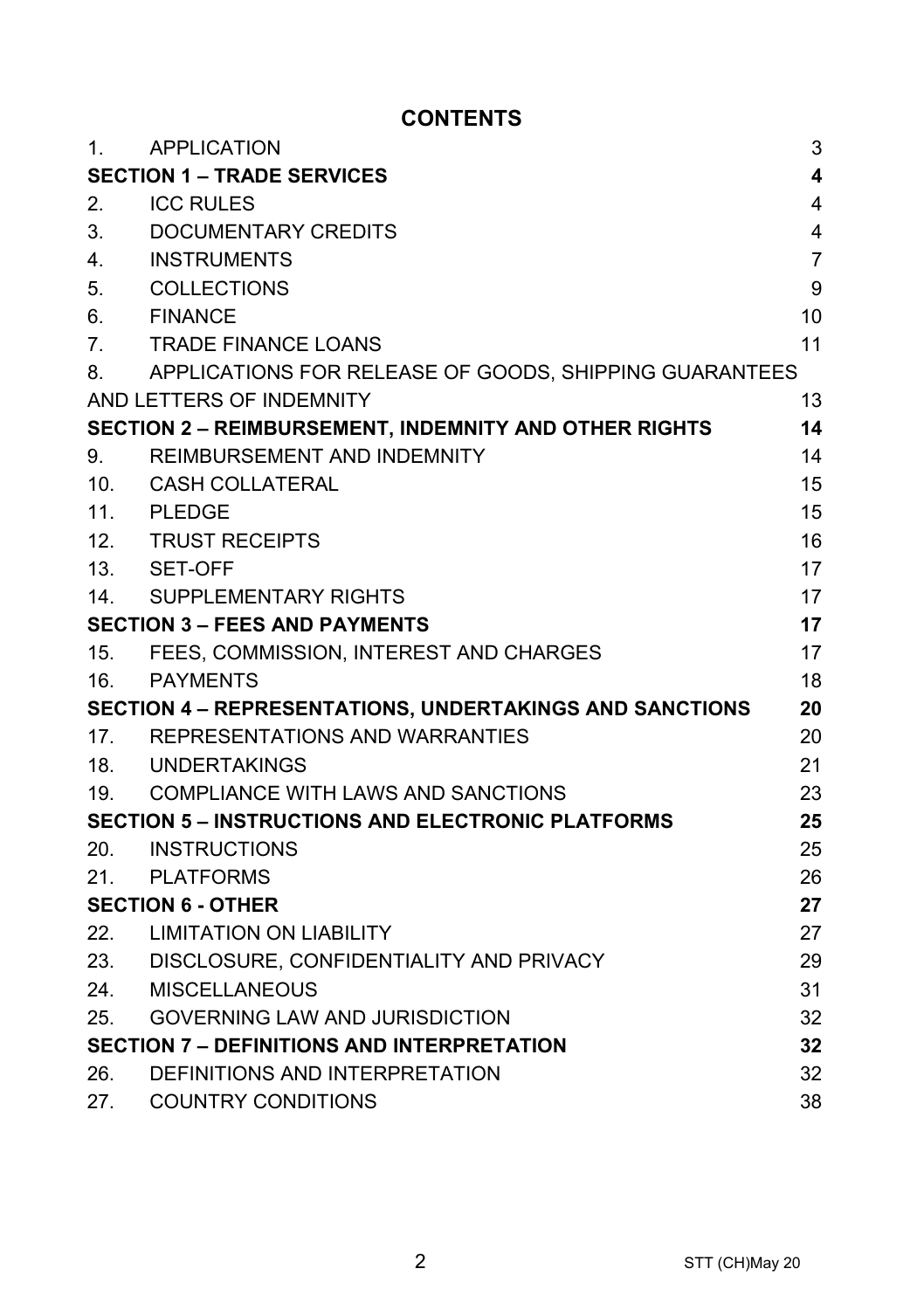# **STANDARD TRADE TERMS (THESE TERMS)**

#### **1. APPLICATION**

1.1 These Terms shall apply to any Trade Service which HSBC may agree to make available or procure at the request of the Customer and shall include any relevant Country Conditions.

1.2 These Terms shall, where applicable, be subject to other terms and conditions in relation to services provided by HSBC to the Customer (including any banking service or account operating agreement) from time to time. In relation to any Trade Service, where any conflict arises between these Terms and any other applicable terms and conditions, the terms and conditions shall apply in the following order of priority:

- (a) the Application;
- (b) the Facility Agreement (if any) and/or any applicable Security Agreement;
- (c) the Country Conditions (if any);
- (d) these Terms; and
- (e) such other terms.

1.3 HSBC does not offer any advice to the Customer in relation to any Trade Service. Whilst HSBC may provide information or express opinions from time to time, such information or opinions are not offered as advice. Before applying for, or accepting, any Trade Service, the Customer shall make such enquiries and assessments as the Customer considers appropriate and the Customer should place no reliance on HSBC to give advice or make recommendations. If the Customer is in doubt of any Trade Service, the Customer should seek independent professional advice.

1.4 Each Trade Service is separate and independent from the Trade Transaction to which such Trade Service relates and HSBC is in no way concerned with, subject to, or bound by, the terms of such Trade Transaction, even if a reference is included in any document relating to that Trade Service.

1.5 HSBC may name, instruct or procure any correspondent bank (including any HSBC Group member) to be the issuing, advising, nominated or confirming bank in respect of any Trade Service (and may restrict such correspondent bank to an HSBC Group member or a correspondent bank acceptable to HSBC) and is authorised to issue a counter-guarantee or counter-SBLC in such form and content as determined by HSBC in favour of the correspondent bank. HSBC may pay to, or receive from any correspondent bank, charges, commissions, fees or other payments.

1.6 Nothing in these Terms shall oblige HSBC to enter into or provide any Trade Service at any time.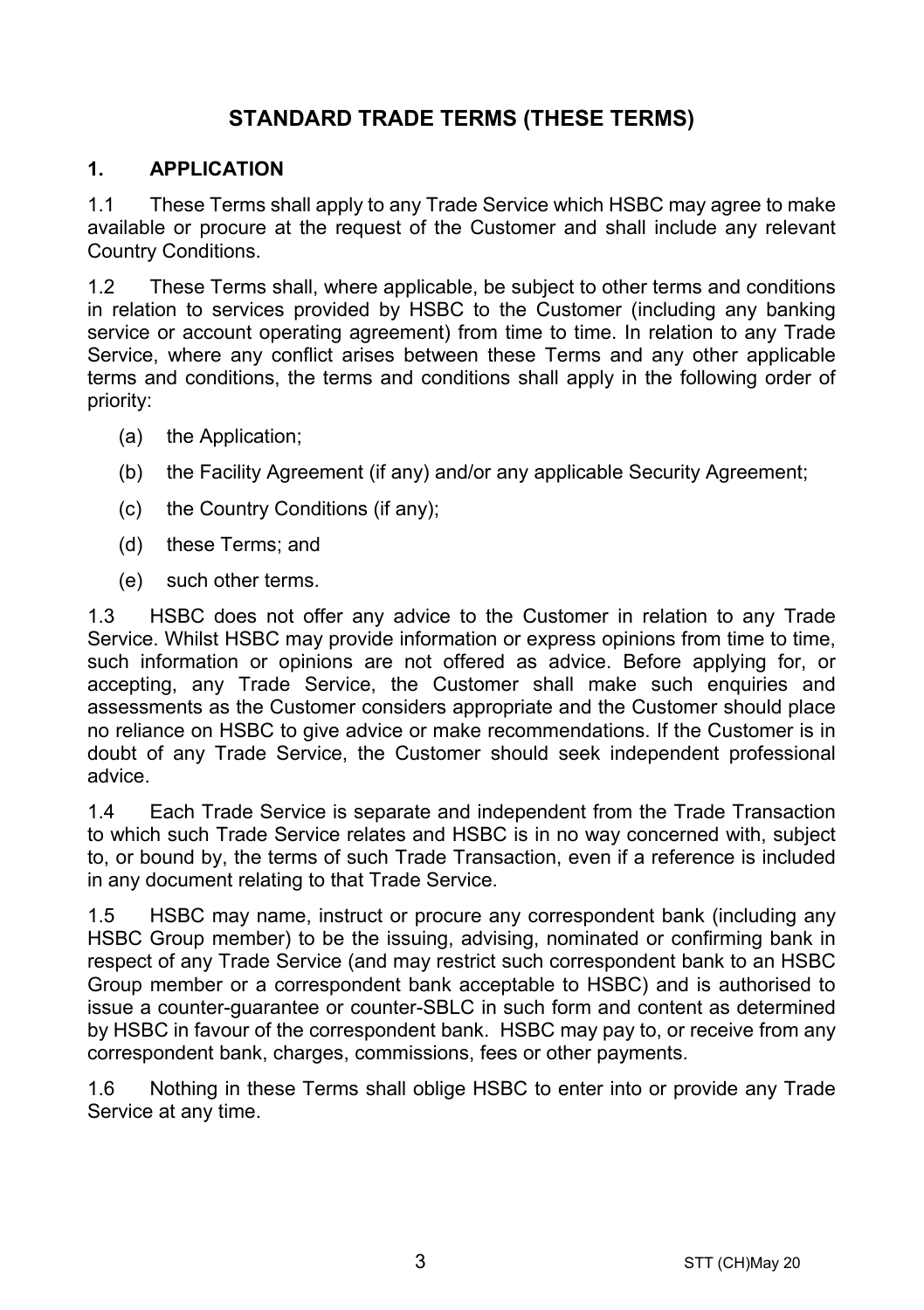# **SECTION 1 – TRADE SERVICES**

#### **2. ICC RULES**

2.1 Unless the Customer otherwise requests (and HSBC agrees with such request):

(a) all Documentary Credits issued by HSBC will be issued subject to the Uniform Customs and Practice for Documentary Credits, 2007 Revision, ICC Publication No. 600 (UCP600) and, if required by HSBC, the Uniform Customs and Practice for Documentary Credits (UCP600) Supplement for Electronic Presentation (eUCP);

(b) all SBLCs issued by HSBC will be issued subject to the International Standby Practices 1998, ICC Publication No. 590 (ISP98);

(c) all bonds and guarantees issued by HSBC will be issued subject to the Uniform Rules for Demand Guarantees, ICC Publication No.758 (URDG 758); and

(d) all Collections will be undertaken subject to the Uniform Rules for Collections 1995, ICC Publication No. 522 (URC 522) and, if required by HSBC, the Uniform Rules for Collections (URC 522) Supplement for Electronic Presentation (eURC),

in each case, as may be revised from time to time (together the ICC Rules), and the rights and obligations of the Customer will be subject to the applicable ICC Rules in addition to these Terms.

2.2 If there is any conflict between any ICC Rule and these Terms, these Terms shall prevail.

## **3. DOCUMENTARY CREDITS**

- 3.1 The terms in this Clause 3 apply to any Documentary Credits.
- 3.2 The Customer:
	- (a) undertakes to examine the customer copy of each Documentary Credit issued
	- by HSBC in order to check its consistency with the relevant Application; and
	- (b) agrees to give immediate notice to HSBC of any objection to its contents.

#### **Imports**

3.3 HSBC is authorised to honour and pay any Claim made under a Documentary Credit which appears on its face to comply with its terms and/or any Documents drawn (or purporting to be drawn) and presented under such Documentary Credit in accordance with its terms, without reference to or further authority from the Customer or any other party, and without enquiring whether any Claim has been properly made, and notwithstanding that the validity of any such Claim, or the amount of it, may be in dispute. The Customer accepts any such Claim as conclusive evidence that HSBC was liable to honour and pay it, and any payment made, or any steps taken by HSBC in good faith under or in connection with it, shall be binding on the Customer.

3.4 The presentation of any Documents under a Documentary Credit shall be deemed to be in compliance with the terms of the Documentary Credit if HSBC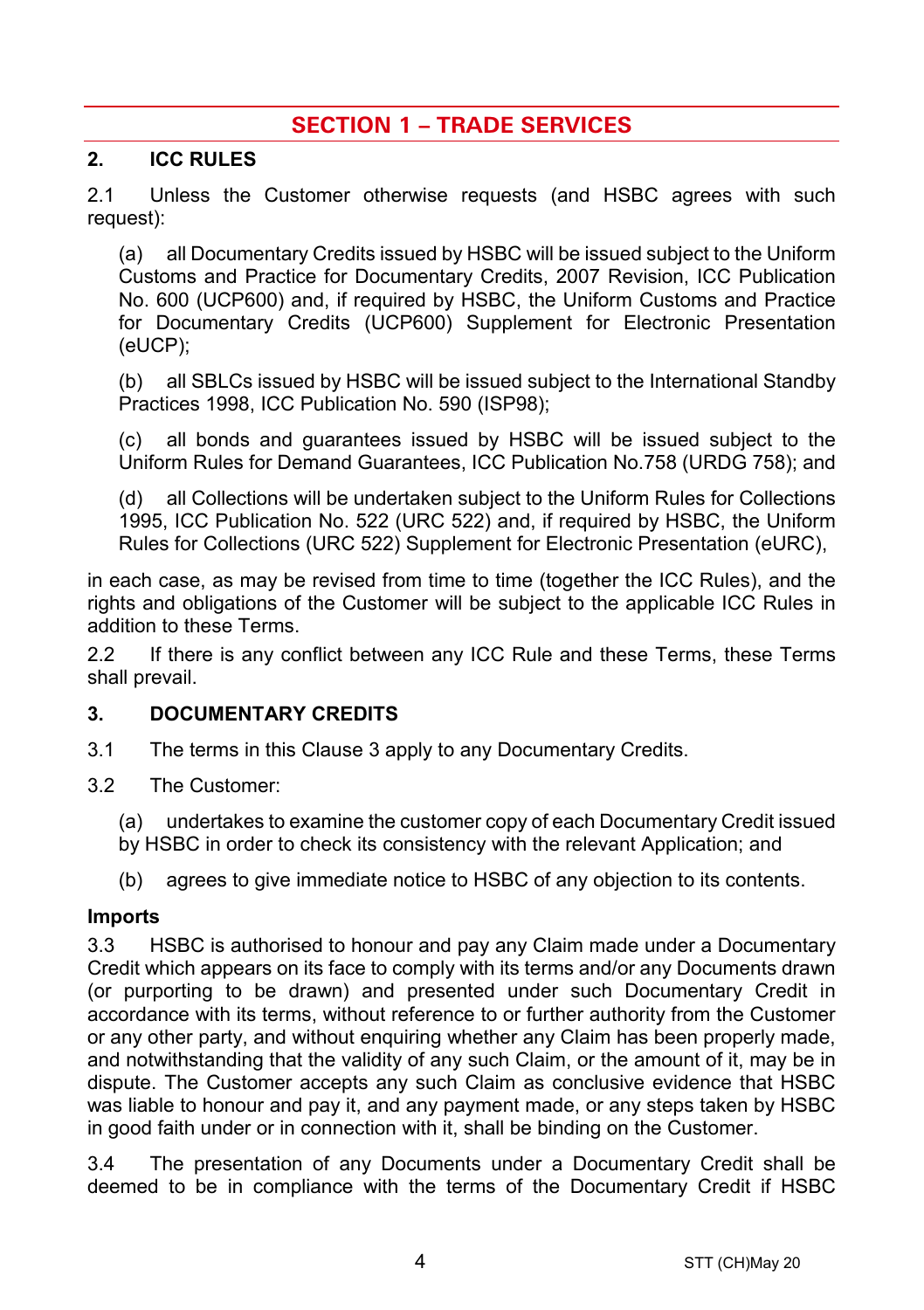determines that they appear to be in order and, taken as a whole, conform with the requirements of the Documentary Credit. The Customer waives all claims against HSBC for any delay that may result in examining such Documents or any failure to identify any discrepancies that may exist.

3.5 Notwithstanding any contrary instruction from the Customer, HSBC may reject any Claim which HSBC determines does not comply with the terms of the relevant Documentary Credit. HSBC is not obliged to notify the Customer or to seek the Customer's waiver of any discrepancy before refusing the Claim. Where HSBC does seek a waiver in respect of any discrepancy, the taking of such action does not oblige HSBC to seek a waiver of any discrepancy at any other time.

3.6 If HSBC notifies the Customer of a discrepancy with respect to a Claim and the Customer requests HSBC and/or its correspondent bank or its agent to:

(a) effect payment under the Documentary Credit, notwithstanding the discrepancy; or

(b) countersign or issue any guarantee or indemnity covering the discrepancy,

the Customer confirms that its reimbursement obligations and the indemnity set out in Clause 9 (*REIMBURSEMENT AND INDEMNITY*) shall apply to such Claim and/or any such guarantee or indemnity.

3.7 HSBC may at any time amend or insert additional terms and conditions into a Documentary Credit as HSBC may consider appropriate, provided that any such amendment or additional terms and conditions shall not increase the Customer Liabilities in relation to such Documentary Credit. HSBC may, subject to the beneficiary's consent, cancel the whole or any unused balance of a Documentary Credit.

3.8 Notwithstanding any instruction in an Application, HSBC may restrict the availability of any Documentary Credit, or any advising or confirming, to its own offices or to any correspondent bank or agent of its choice and, in such case, HSBC may refuse to honour, or make payment for, any Document drawn or purporting to be drawn on any office, bank or other person other than such office, correspondent bank or agent.

3.9 If HSBC effects payment under a Documentary Credit prior to the maturity date of such Documentary Credit:

(a) (in the case where the Documentary Credit beneficiary bears interest) the Customer shall be liable to pay to HSBC the full amount of the Documentary Credit on the maturity date, even if HSBC only paid a discounted amount under the Documentary Credit; and

(b) (in the case where the Customer is required to bear interest under the Documentary Credit pursuant to any other agreement with HSBC) the Customer shall, on the maturity date of such Documentary Credit or such earlier date as may be demanded by HSBC, pay to HSBC the full amount of the Claim together with interest accruing on such Claim for the period from and including the date of HSBC's payment to and including the maturity date, such interest payable in accordance with Clause 15 (FEES, COMMISSION, INTEREST AND CHARGES).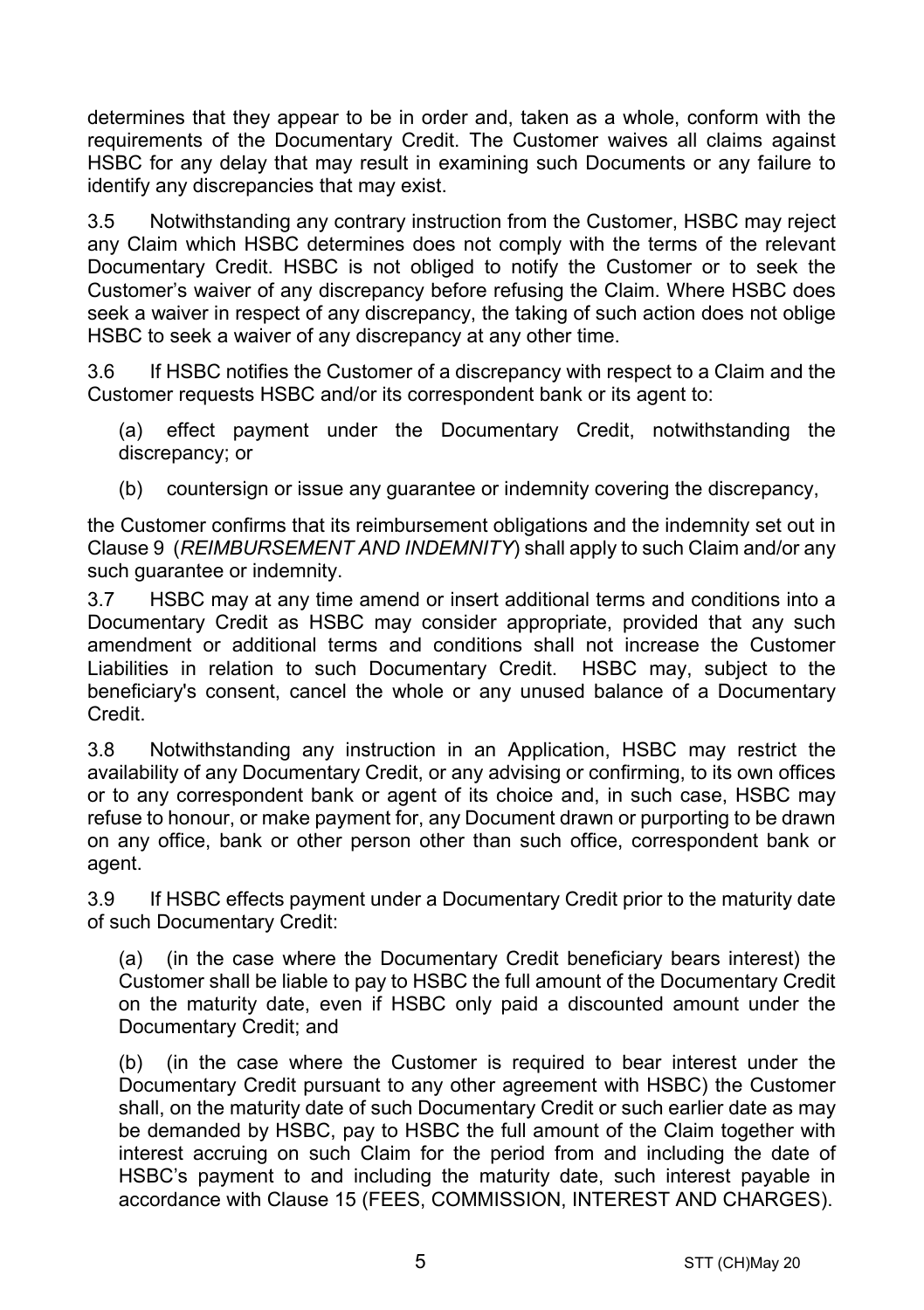3.10 If the terms of a Documentary Credit (whether expressly or impliedly) permits payment to be effected to the beneficiary prior to receipt of the Documents required to be delivered under such Documentary Credit, the Customer shall, on the maturity date of such Documentary Credit or such earlier date as may be demanded by HSBC, pay to HSBC the full amount of the Claim (whether or not the Documents subsequently delivered are compliant with the terms of the Documentary Credit) together with interest accruing on such Claim for the period from and including the date of HSBC's payment to and including the maturity date, such interest payable in accordance with Clause 15 (*FEES, COMMISSION, INTEREST AND CHARGES*).

3.11 If any Documentary Credit stipulates that certain specific Documents be forwarded by the beneficiary directly to the Customer at or prior to the time the beneficiary makes any Claim, all remaining Documents must be produced to HSBC in respect of any Claim under such Documentary Credit. If the Customer uses the Documents forwarded directly to it to obtain possession of the Goods, HSBC is authorised to accept all Documents presented under such Documentary Credit and pay or accept upon presentation and pay at maturity all Documents drawn in respect of the Goods, notwithstanding any discrepancy or any other matter or thing that might otherwise have relieved or affected the Customer's or HSBC's obligations. The Customer confirms that its reimbursement obligations and the indemnity set out in Clause 9 (*REIMBURSEMENT AND INDEMNITY*) shall apply to any amount paid by HSBC in respect of such Documentary Credit.

3.12 If any Documentary Credit stipulates that the Goods be insured under insurance policies/certificates containing "Institute Cargo Clauses" or other industry standard clauses, HSBC may accept insurance policies/certificates which contain "American Institute Cargo Clauses" or any other industry standard clauses that HSBC determines appropriate.

3.13 HSBC will not be bound at any time to release any Documents or Goods to the Customer unless the Customer has fully discharged its Customer Liabilities in respect of the Documentary Credit relating to such Documents or Goods.

3.14 If HSBC issues a Documentary Credit back-to-back (a **Back-to-Back Documentary Credit**) to another Documentary Credit (a **Master Documentary Credit**) the Customer:

(a) acknowledges that its Customer Liabilities in respect of the Back-to-Back Documentary Credit are not dependent or conditional on the performance of the Master Documentary Credit;

(b) unconditionally and irrevocably assigns or transfers absolutely to HSBC all of its payment rights in the Master Documentary Credit;

(c) shall not amend or accept any amendment to the Master Documentary Credit without the consent of HSBC or take any action which might result in HSBC not receiving the full amount under the Master Documentary Credit; and

(d) authorises HSBC to use the Documents presented under the Back-to-Back Documentary Credit to make a Claim under the Master Documentary Credit irrespective of any discrepancies or irregularities in the Documents presented.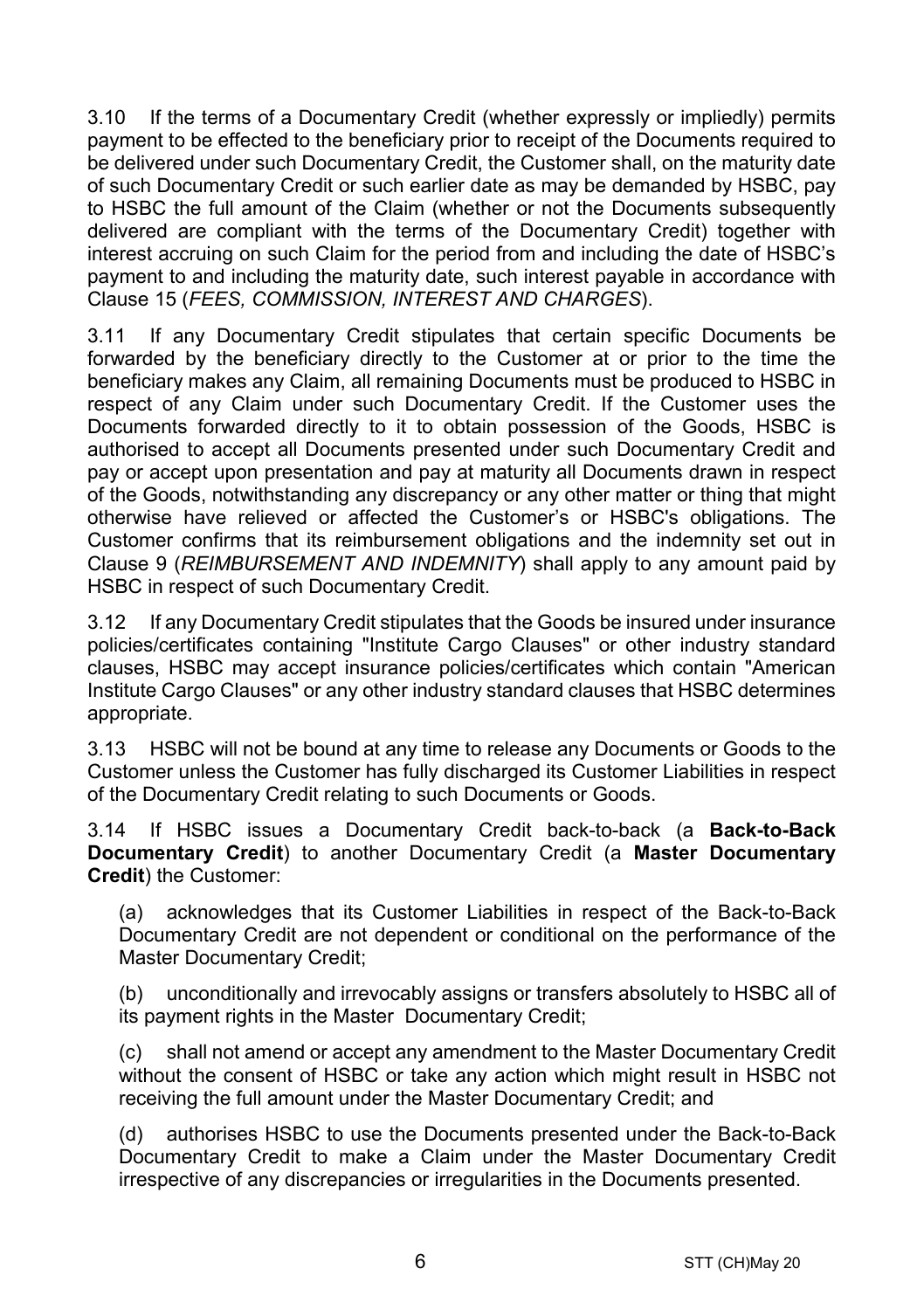3.15 HSBC is not obliged to notify the Customer of any incompatibility between the terms of a Back-to-Back Documentary Credit and the relevant Master Documentary Credit.

# **Exports**

3.16 If HSBC confirms a Documentary Credit or SBLC (whether on a disclosed or undisclosed basis) and payment in full or part is not received by HSBC from the relevant issuing bank, the Customer is only required to reimburse HSBC for amounts not received if the non-payment was due to a Recourse Event. Such reimbursement by the Customer is payable immediately upon HSBC's demand together with any interest payable in accordance with Clause 15 (*FEES, COMMISSION, INTEREST AND CHARGES*) and the Customer shall reimburse HSBC for any loss or damage suffered by HSBC as a result of the non-payment.

3.17 HSBC will not be bound by a confirmation (whether on a disclosed or undisclosed basis) and will not be obliged to negotiate a Documentary Credit or SBLC if it is amended without HSBC's consent, the Documents presented do not fully comply with the terms of the Documentary Credit or SBLC, the original Documentary Credit or SBLC is different from the copy of the Documentary Credit or SBLC upon which HSBC based its confirmation, the Customer does not comply with any of its obligations under this Clause 3, or if payment in full or part is not received by HSBC (or cannot be accepted by HSBC) from the relevant issuing bank as a result of a Recourse Event.

3.18 If HSBC confirms a Documentary Credit or SBLC on an undisclosed basis, the Customer shall not make a presentation in respect of the Documentary Credit or SBLC to any person other than HSBC and shall promptly provide to HSBC the original Documentary Credit or SBLC, any operative documents and any amendments issued by the relevant issuing bank.

3.19 If HSBC confirms a Documentary Credit or SBLC (whether on a disclosed or undisclosed basis), the Customer:

(a) unconditionally and irrevocably assigns or transfers absolutely to HSBC all of its payment rights in such Documentary Credit or SBLC; and

(b) shall not take any action which might result in HSBC not receiving the full amount under the Documentary Credit or SBLC.

## **4. INSTRUMENTS**

4.1 The terms in this Clause 4 apply to any SBLC, demand guarantee (including an avalisation, co-acceptance or acceptance of a Document), bond, counter-guarantee, counter-SBLC, or similar independent payment obligation (including any extension, renewal or amendment of the same)(each an **Instrument**) issued, confirmed or provided by HSBC.

4.2 The Customer:

(a) undertakes to examine the customer copy of each Instrument issued or entered into by HSBC in order to check its consistency with the relevant Application; and

(b) agrees to give immediate notice to HSBC of any objection to its contents.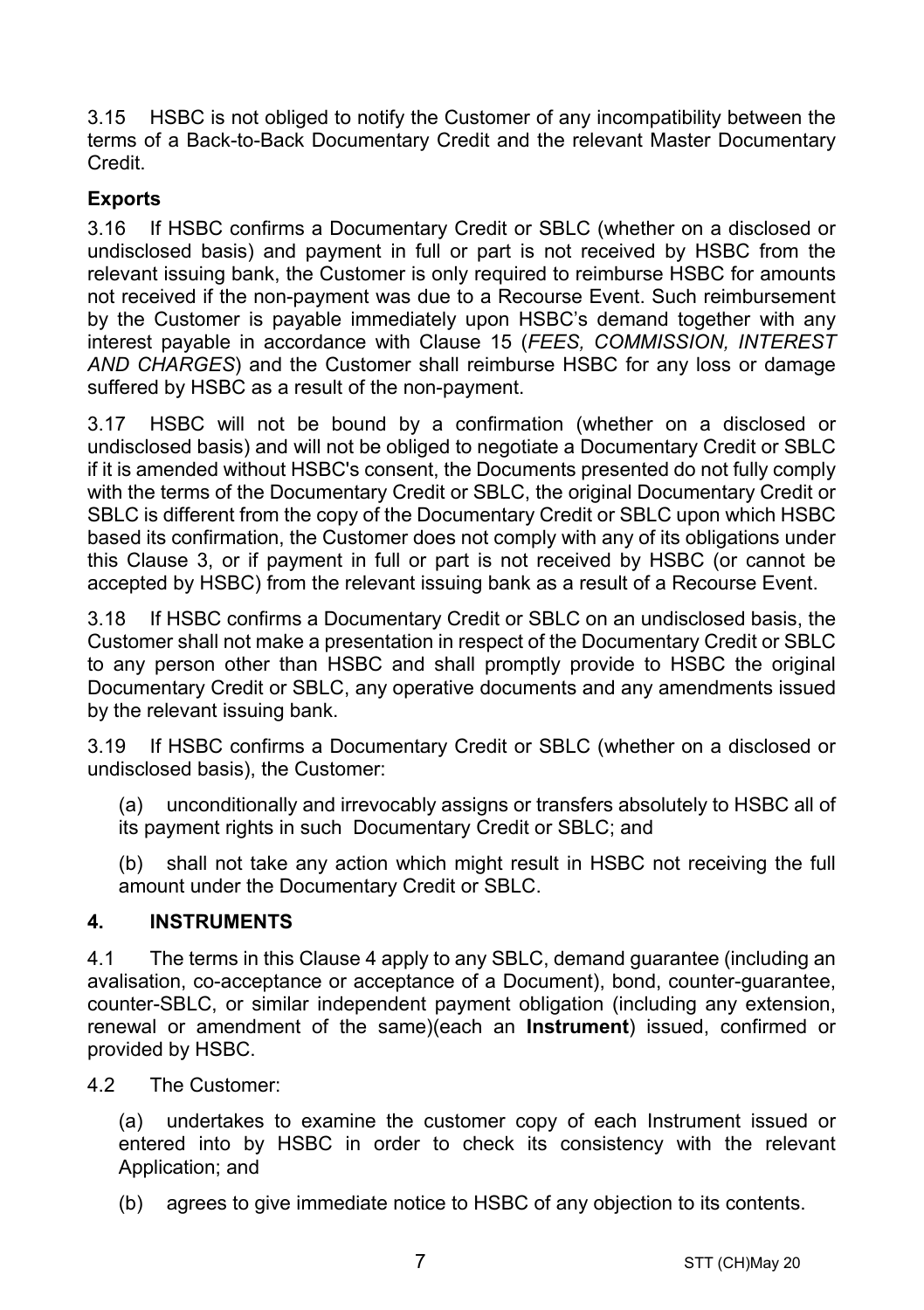4.3 HSBC is authorised to accept, pay or honour any Claim made under any Instrument which appears on its face to comply with its terms, without reference to or further authority from the Customer or any other party, and without enquiring whether any such Claim on HSBC has been properly made, notwithstanding that the validity of any such Claim, or the amount of it, may be in dispute. The Customer accepts any such Claim as conclusive evidence that HSBC was liable to pay or comply with it, and any payment made, or any steps taken by HSBC in good faith under or in connection with it, shall be binding upon the Customer.

4.4 The presentation of any documents under an Instrument shall be deemed to be in compliance with the terms of the Instrument if HSBC determines that they appear on their face to be in order and, taken as a whole, conform with the requirements of the Instrument. The Customer waives all claims against HSBC for any delay that may result in examining such documents or any failure to identify any discrepancies that may exist.

4.5 Notwithstanding any contrary instruction from the Customer, HSBC is entitled to reject any Claim which HSBC determines does not comply with the terms of the relevant Instrument. HSBC is not obliged to notify the Customer or to seek the Customer's waiver of any discrepancy before refusing the Claim. Where HSBC does seek a waiver in respect of any discrepancy, the taking of such action does not oblige HSBC to seek a waiver of discrepancy at any other time.

4.6 If HSBC notifies the Customer of a discrepancy with respect to a Claim and the Customer requests HSBC and/or its correspondent bank or its agent to:

- (a) effect payment under the Instrument, notwithstanding the discrepancy; or
- (b) countersign or issue any guarantee or indemnity covering the discrepancy,

the Customer confirms that its reimbursement obligations and the indemnity set out in Clause 9 (*REIMBURSEMENT AND INDEMNITY*) shall apply to such Claim and/or any such guarantee or indemnity.

4.7 HSBC may at any time amend or insert additional terms and conditions into an Instrument as HSBC may consider appropriate, provided that any such amendment or additional terms and conditions shall not increase the Customer Liabilities in relation to such Instrument. HSBC may, subject to the beneficiary's consent, cancel the whole or any unused balance of an Instrument.

4.8 Notwithstanding any instruction in an Application, HSBC may restrict the availability of any SBLC, or any advising or confirming, to its own offices or to any correspondent bank or agent of its choice and, in such case, HSBC may refuse to honour, or make payment for, any Document drawn or purporting to be drawn on any office, bank or other person other than such office, correspondent bank or agent.

4.9 If the terms of an SBLC (whether expressly or impliedly) permits payment to be effected to the beneficiary prior to receipt of the documents required to be delivered under such SBLC, the Customer shall, on the maturity date of such SBLC or such earlier date as may be demanded by HSBC, pay to HSBC the full amount of the Claim (whether or not the documents subsequently delivered are compliant with the terms of the SBLC) together with interest accruing on such Claim for the period from and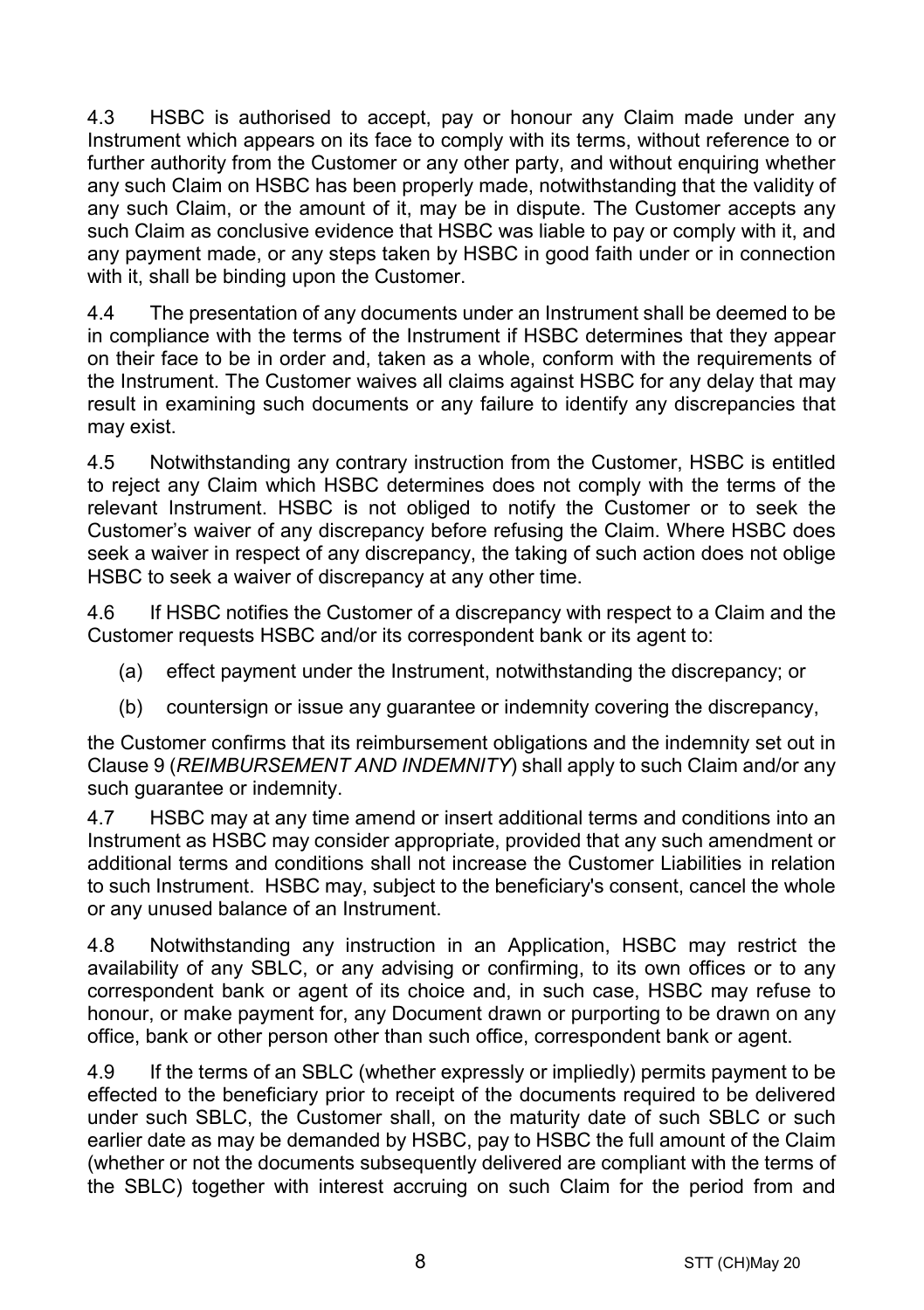including the date of HSBC's payment to and including the maturity date, such interest payable in accordance with Clause 15 (*FEES, COMMISSION, INTEREST AND CHARGES*).

4.10 Notwithstanding the foregoing, if the Customer has requested HSBC to issue or arrange for the issuance of an Instrument by a correspondent bank for which a counter-guarantee or counter-SBLC must be issued by HSBC, HSBC may include such terms in the counter-guarantee or counter-SBLC that HSBC considers are required to support the issuance of such Instrument. Without limitation, the validity period and Claim period (if applicable) of the counter-guarantee or counter-SBLC shall be longer than the validity period and Claim period (if applicable) of the Instrument and other terms may be added to reflect the laws under which the Instrument is governed.

4.11 If any Instrument contemplates renewal or extension and the Customer does not advise HSBC at least 5 Business Days prior to the time required for HSBC to provide notice of cancellation as required by the Instrument, HSBC may renew or extend for an additional year or such other term as HSBC may so select. HSBC shall however be under no obligation to issue, extend or renew any Instrument and may at any time:

(a) cancel or revoke any Instrument without prior notice to or authorisation from the Customer if such Instrument or the beneficiary of such Instrument permits cancellation or revocation; or

(b) pay any Instrument without prior notice to or authorisation from the Customer if the Instrument or any relevant law permits or requires payment to be made if such Instrument is cancelled, withdrawn, not extended or not renewed.

4.12 Any cancellation, payment or revocation by HSBC of any Instrument at any time shall be without prejudice to the rights and obligations of HSBC and the Customer under these Terms.

4.13 Unless an Instrument expressly provides that the original Instrument must be presented to HSBC to support a Claim, HSBC may pay and/or comply with any Claim, whether or not the original of the Instrument is presented to HSBC.

4.14 Notwithstanding that the Customer may claim that an Instrument has been reduced, cancelled or terminated, HSBC may determine that, due to the governing law of the Instrument, it is has not been reduced, cancelled or terminated, or HSBC may determine that it is necessary to obtain or require the relevant beneficiary's confirmation of the reduction, release or discharge of HSBC's and/or any correspondent bank's liabilities under such Instrument. Subject to such determination, or until such confirmation is received by HSBC, such Instrument shall not be treated or deemed as reduced, cancelled or terminated.

## **5. COLLECTIONS**

5.1 The terms in this Clause 5 apply to any Collection transaction.

5.2 If HSBC is requested by the Customer to handle a Collection as the remitting bank, HSBC shall be under no obligation to make any payment to the Customer in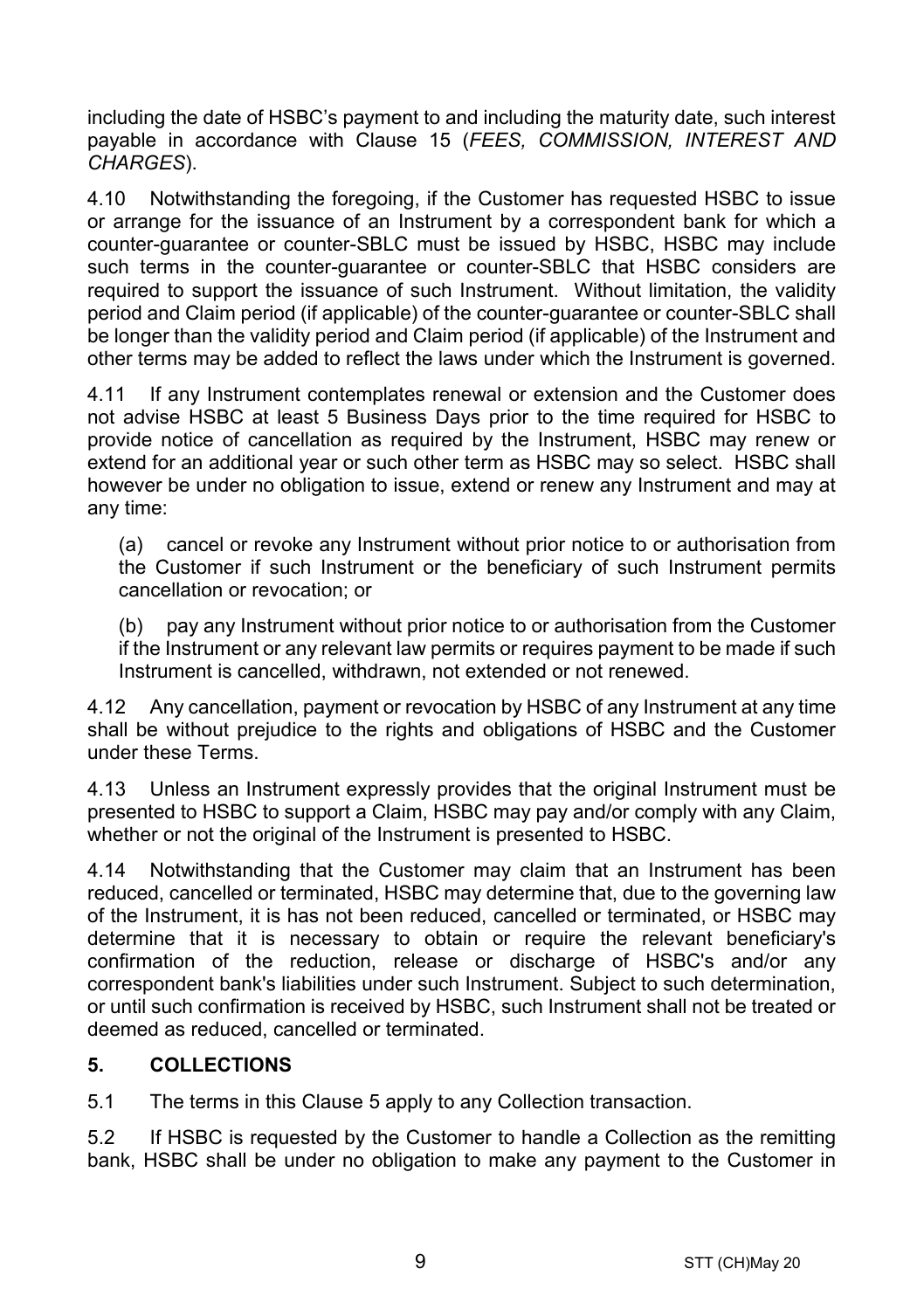respect of the Collection until HSBC has received full payment from the collecting or presenting bank.

5.3 HSBC is not obliged to check the Documents before sending them to the collecting or presenting bank.

5.4 HSBC is not obliged to check the Documents that it receives from a remitting bank.

## **6. FINANCE**

6.1 The terms in this Clause 6 apply where HSBC Finances any Document or Documentary Credit.

6.2 Upon HSBC Financing a Document or Documentary Credit, the Customer unconditionally and irrevocably:

(a) transfers ownership of the Document or Documentary Credit to HSBC and undertakes to endorse the relevant Document in favour of HSBC (if not already endorsed in favour of HSBC as a condition to such Finance) and deliver the original endorsed Document to HSBC;

(b) assigns or transfers absolutely to HSBC all of its rights to receive the proceeds of such Documentary Credit or Document; and

(c) assigns or transfers absolutely to HSBC all of its rights, title and interest in the associated underlying receivable (and related rights and proceeds) (if any) arising from the underlying Trade Transaction,

and where the amount of the Finance was calculated by applying an advance rate to the face value of the Document or Documentary Credit, upon receipt by HSBC of any proceeds of that Document or Documentary Credit in excess of the amount of the Finance, HSBC shall pay those proceeds to the Customer (after deducting any outstanding Customer Liabilities).

6.3 If HSBC has Financed a Document or Documentary Credit and payment in full or part is not received by HSBC for any reason (or cannot, for any reason whatsoever, be accepted by HSBC) from the relevant issuing bank, confirming bank, collecting bank, presenting bank, drawee or obligor (as applicable), then unless otherwise agreed in writing by HSBC:

- (a) such Trade Service is provided with full recourse against the Customer; and
- (b) the Customer is required to reimburse HSBC for amounts not received.

Such reimbursement is payable immediately upon HSBC's demand together with any interest payable in accordance with Clause 15 (*FEES, COMMISSION, INTEREST AND CHARGES*) and the Customer shall reimburse HSBC for any loss or damage suffered by HSBC as a result of the non-payment.

6.4 If HSBC has agreed to Finance a Document or Documentary Credit on a nonrecourse basis and payment in full or part is not received by HSBC (or cannot be accepted by HSBC) from the relevant issuing bank, confirming bank, collecting bank, presenting bank, drawee or obligor (as applicable), the Customer is only required to reimburse HSBC for amounts not received if the non-payment was due to a Recourse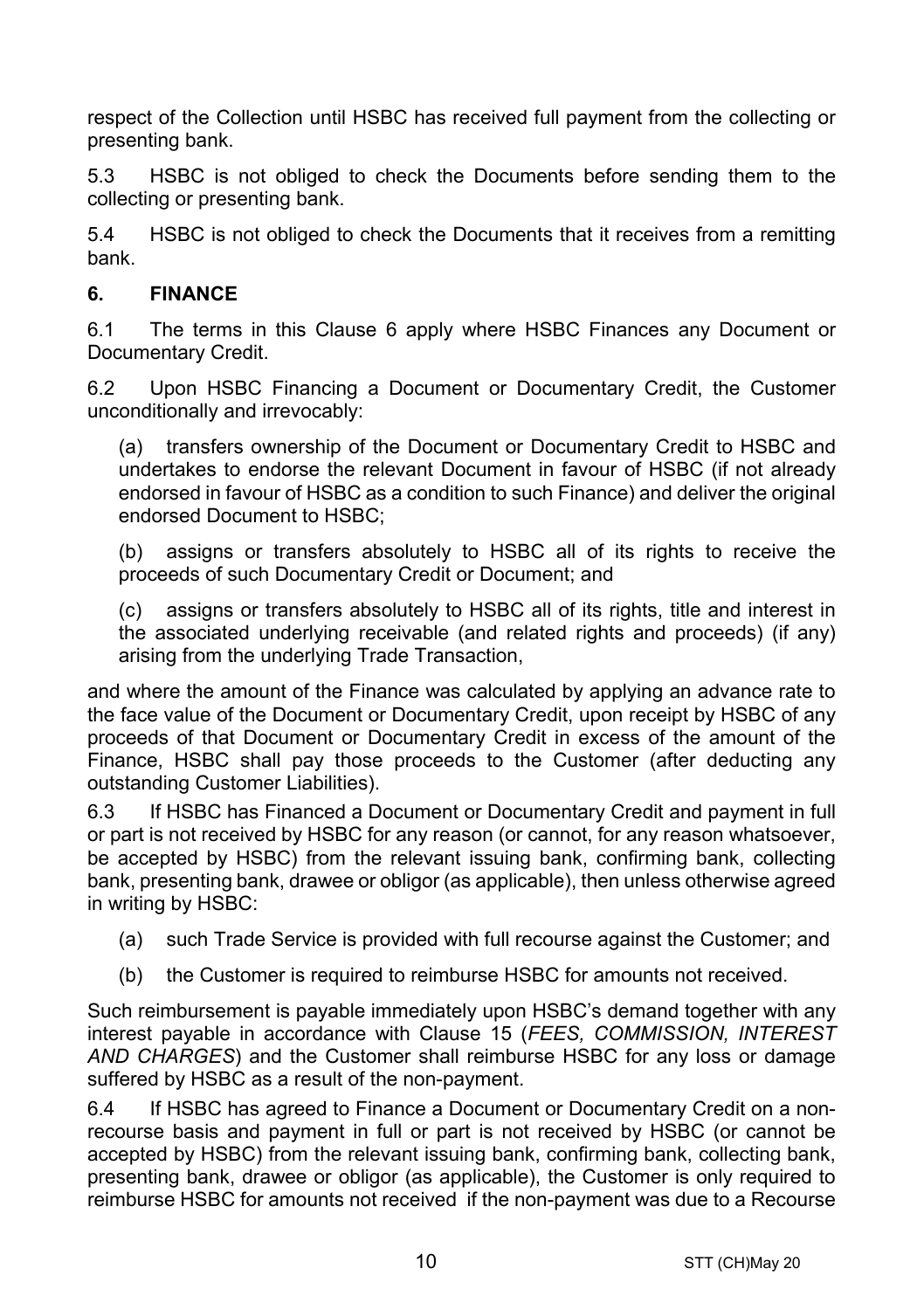Event. Such reimbursement is payable immediately upon HSBC's demand together with any interest payable in accordance with Clause 15 (*FEES, COMMISSION, INTEREST AND CHARGES*) and the Customer shall reimburse HSBC for any loss or damage suffered by HSBC as a result of the non-payment.

6.5 Where HSBC has Financed a Document or Documentary Credit, HSBC may at its discretion:

(a) take conditional acceptances and/or acceptances for honour and/or to extend the due date for payment in relation to any such Document or Documentary Credit;

(b) accept payment from any drawee or acceptor before maturity under rebate or discount;

(c) accept part payment before maturity and deliver a proportionate part of the Goods to any drawee or acceptor of such Document or Documentary Credit or the consignee of the related Goods;

(d) at the request of any drawee, delay presentation of such Document or Documentary Credit for payment or acceptance without affecting the liability of the Customer to HSBC in respect of such Document or Documentary Credit;

(e) give an indemnity against any loss arising from any discrepancies in order to obtain acceptance or payment of a Document and the Customer confirms that its reimbursement obligations and the indemnity set out in Clause 9 (*REIMBURSEMENT AND INDEMNITY*) shall apply to any such indemnity; and

(f) institute proceedings and take steps for the recovery from the acceptors or endorsers of any such Document or Documentary Credit of any amount due in respect of such Document or Documentary Credit, despite HSBC having debited the bank account of the Customer with the amount of such Document or Documentary Credit.

## **7. TRADE FINANCE LOANS**

7.1 The terms in this Clause 7 apply to any Trade Finance Loans which HSBC may provide to the Customer from time to time.

7.2 Subject to the terms of any applicable Facility Agreement which may apply, any Trade Finance Loan which HSBC provides to the Customer shall be on an uncommitted basis and HSBC may terminate or cancel such Trade Finance Loan at any time without providing reasons to the Customer.

7.3 Interest shall accrue on the Trade Finance Loan and shall be payable in accordance with Clause 15 (*FEES, COMMISSION, INTEREST AND CHARGES*).

7.4 The Customer shall repay each Trade Finance Loan together with accrued interest and any outstanding fees, commissions, charges and expenses incurred by HSBC on demand unless HSBC agrees otherwise in writing. In any event the Customer shall repay a Trade Finance Loan no later than:

(a) its maturity date;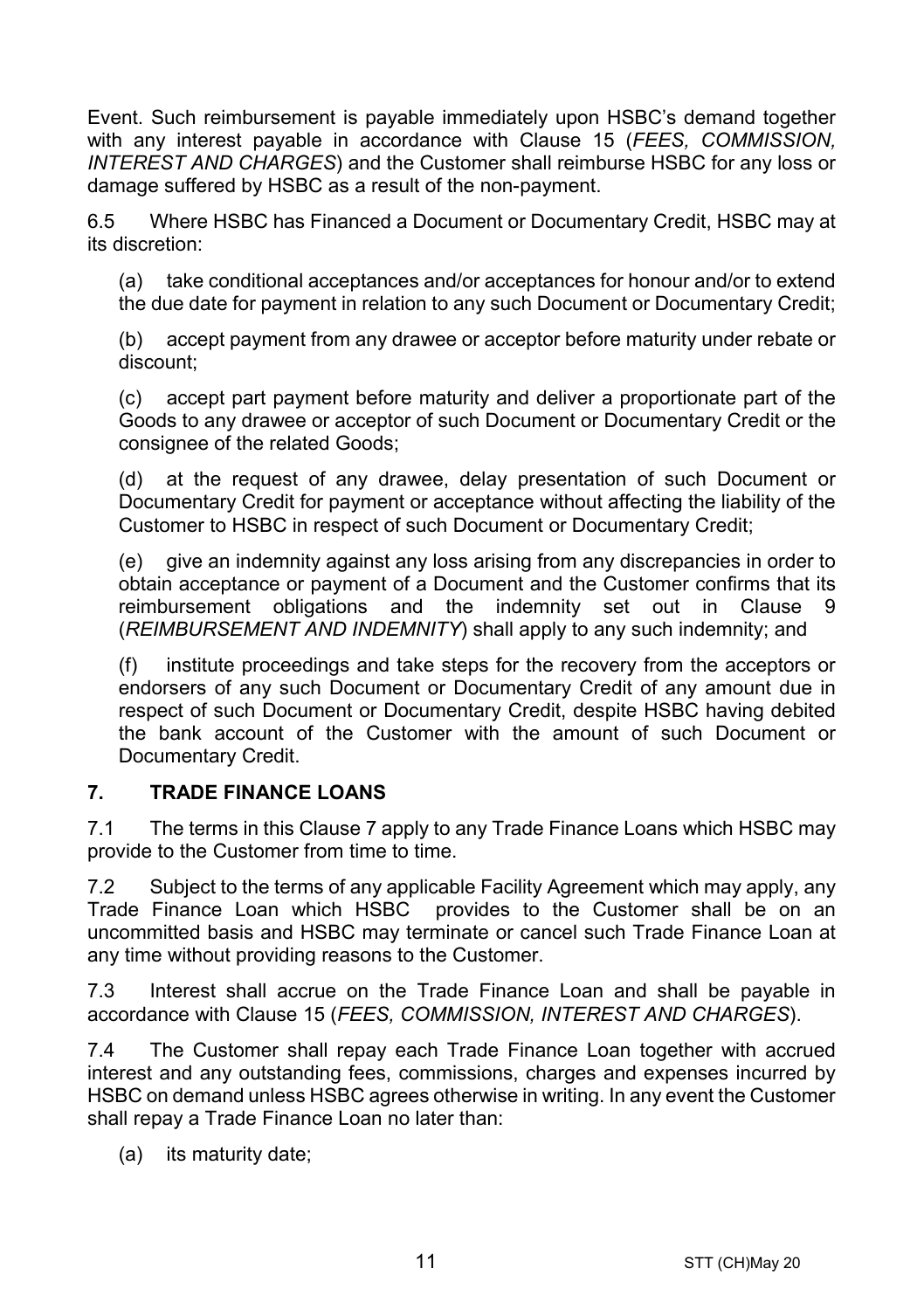(b) if it is for financing goods or services, the date on which the Customer receives the proceeds of sale of those goods or services (in full or part); and/or

(c) if it is for the financing of a debt owed to the Customer, the date on which the Customer receives payment of the debt (in full or part),

and, upon the request of HSBC, the Customer will arrange for all monies payable to the Customer under or in connection with the relevant Trade Transaction to be paid directly to a bank account as specified by HSBC to be used towards the repayment of that Trade Finance Loan and any other outstanding Customer Liabilities.

7.5 If a Trade Finance Loan is due for repayment on a day when the Customer is entitled to make a drawing under another Trade Finance Loan, HSBC may require:

(a) the amount of the Trade Finance Loan that is to be repaid to be deducted from the amount of the drawing to be made; and

(b) only the difference in amounts (if any) to be paid to the Customer.

7.6 Where the Customer requests a Trade Finance Loan and it is to be backed by a Documentary Credit or a confirmed purchase order, pro-forma invoice or such other supporting document specified in the Application, the Customer shall, at or before the time when the Customer submits the Application for that Trade Finance Loan, lodge with HSBC the original Documentary Credit (including all amendments (if any)) or a copy of the confirmed purchase order, pro-forma invoice or other such supporting document referred to in the Application (as applicable), in each case in the format required by HSBC (the **Supporting Document**).

7.7 Where HSBC provides to the Customer a Trade Finance Loan backed by a Supporting Document, the Customer shall:

(a) only use the proceeds of that Trade Finance Loan for the purpose of purchasing, producing, processing, manufacturing, storing, insuring and/or preparing for the sale or shipment of the Goods referred to in the Supporting Document;

(b) not accept any amendment to or cancellation of the Supporting Document without HSBC's prior written consent;

(c) promptly notify HSBC if the value of the relevant Goods or the proceeds due under the Supporting Document at any time falls below the amount of the Trade Finance Loan;

(d) promptly notify HSBC if the relevant Goods are not shipped in accordance with the terms of the Supporting Document;

(e) where the Supporting Document is a Documentary Credit, present all Documents to HSBC in strict compliance with the terms and conditions of the Documentary Credit before the expiry of the time limit(s) prescribed in the Documentary Credit; and

(f) where the Supporting Document is not a Documentary Credit, promptly following shipment of the relevant Goods, provide HSBC with the invoice and other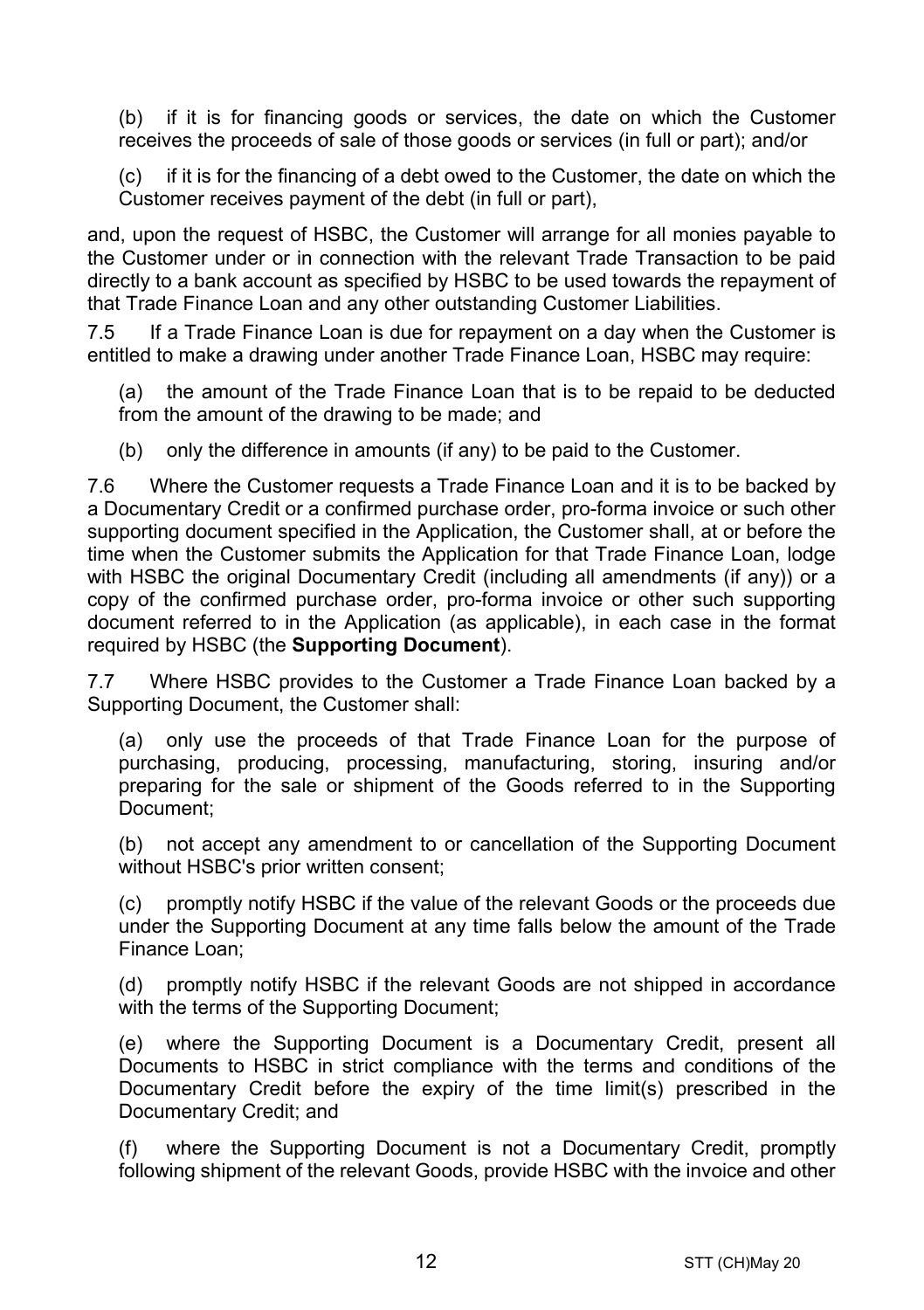documents evidencing that the relevant Goods have been supplied to the relevant buyer in accordance with the terms and conditions of the relevant sales contract.

7.8 Where HSBC provides to the Customer a Trade Finance Loan backed by a Documentary Credit and HSBC presents the required Documents to the issuing bank for payment or approval and/or HSBC Finances that Documentary Credit or any Document presented under that Documentary Credit, HSBC is authorised to apply the proceeds of the Documentary Credit or the amount of the Finance towards the repayment of that Trade Finance Loan and any other outstanding Customer Liabilities (including accrued interest).

#### **8. APPLICATIONS FOR RELEASE OF GOODS, SHIPPING GUARANTEES AND LETTERS OF INDEMNITY**

8.1 The terms in this Clause 8 apply to any Application for the release of Goods, shipping quarantee or letter of indemnity.

8.2 If the Customer requests HSBC to sign or countersign any letter of indemnity or shipping guarantee or (as the case may be) sign, endorse or release any air waybill, bill of lading, parcel post receipt or delivery order (collectively, the **Transport Documents**) to facilitate the release of Goods:

(a) HSBC is authorised (but not obliged):

(i) to honour any Claim (including the acceptance of any Document presented) made under any Documentary Credit, Collection or Document relating to any released Goods and to pay the invoiced amount of the Goods or the value of the Goods (whichever is higher) without examining any of the presented Documents and whether or not aware of any discrepancies; and

(ii) to utilise any Transport Documents in HSBC's possession for the redemption of any letter of indemnity or shipping guarantee; and

(b) the Customer shall promptly accept any Document presented for the payment of the relevant Goods (whether discrepant or not) and shall indemnify HSBC and each other Indemnified Party in accordance with Clause 9.2 (*REIMBURSEMENT AND INDEMNITY*).

8.3 Goods and/or Documents are released to the Customer for the purpose of taking delivery of and selling the Goods.

8.4 HSBC may compromise, settle, pay or resist any Claim arising from or in connection with the issuance of any letter of indemnity or shipping guarantee or HSBC signing, endorsing or releasing any Transport Document in such manner as HSBC determines appropriate, without releasing the Customer's obligation and liability to reimburse and indemnify HSBC hereunder.

8.5 The Customer shall redeem and deliver each letter of indemnity or shipping guarantee (if any) to HSBC for cancellation immediately upon receipt of the relevant original Transport Documents.

8.6 The Customer agrees that its Customer Liabilities in respect of a letter of indemnity or shipping guarantee shall continue and shall not be reduced until such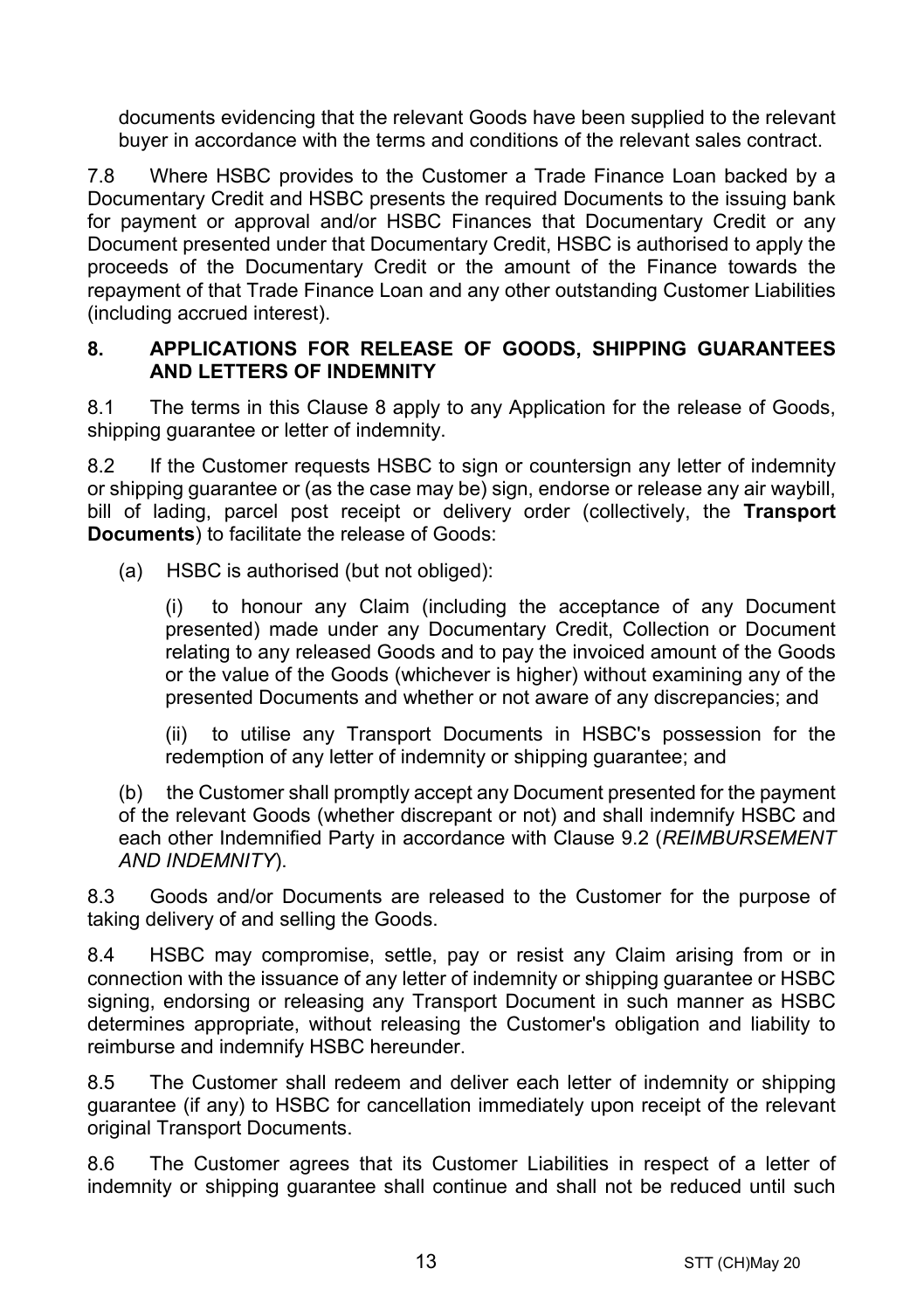letter of indemnity or shipping guarantee has been returned to HSBC and HSBC has been released from all its liabilities under such letter of indemnity or shipping guarantee.

# **SECTION 2 – REIMBURSEMENT, INDEMNITY AND OTHER RIGHTS**

# **9. REIMBURSEMENT AND INDEMNITY**

9.1 The Customer shall upon demand reimburse or pay to HSBC all sums paid (in whatever manner) or due to be paid by HSBC to any person in respect of any Trade Service and shall upon demand pay to HSBC all sums owing at any time by the Customer to HSBC including any principal, interest, commissions, fees, Increased Costs, taxes, customs duties and charges in respect of such Trade Services and any costs and expenses incurred by HSBC in connection with providing such Trade **Services** 

9.2 The Customer shall indemnify HSBC, each HSBC Group member, and their officers, employees and delegates (each, an **Indemnified Party**) on demand against all direct, indirect and consequential liabilities and losses, payments, damages, demands, claims, expenses and costs (including legal fees and fees, claims, demands and liabilities from a beneficiary or any other person on a full indemnity basis), proceedings, actions and other consequences (collectively, the **Losses**) which any Indemnified Party may suffer, sustain or incur under or in connection with any Trade Service and the enforcement of its rights under these Terms (except where any such Loss is caused by the Indemnified Party's fraud, gross negligence or wilful misconduct). The Customer shall on demand pay to the Indemnified Party the full amount of the Losses.

9.3 The Customer shall, upon request by any Indemnified Party, forthwith appear and defend at the Customer's own cost and expense any action which may be brought against such Indemnified Party in connection with any Trade Service and to provide such assistance as such Indemnified Party may reasonably require.

9.4 HSBC may, at any time and without notice, debit from any bank account which the Customer holds with any HSBC Group member, or deduct from any proceeds held or received by HSBC which are due to the Customer, any Customer Liabilities outstanding at that time (even if such debit or deduction would cause the relevant bank account to become overdrawn).

9.5 The indemnities contained in these Terms shall not be in any way discharged or diminished, nor shall the liability of the Customer be affected by reason of HSBC or any person from time to time, varying, realising or releasing any of the same, or granting any time, indulgence or concession or compounding with any person, or concurring in accepting or varying any compromise, arrangement or settlement, or omitting to claim or enforce payment, or determining, varying, reducing or extending the terms of any Trade Service, or by anything done or omitted which, but for this provision, might operate to discharge or otherwise exonerate the Customer.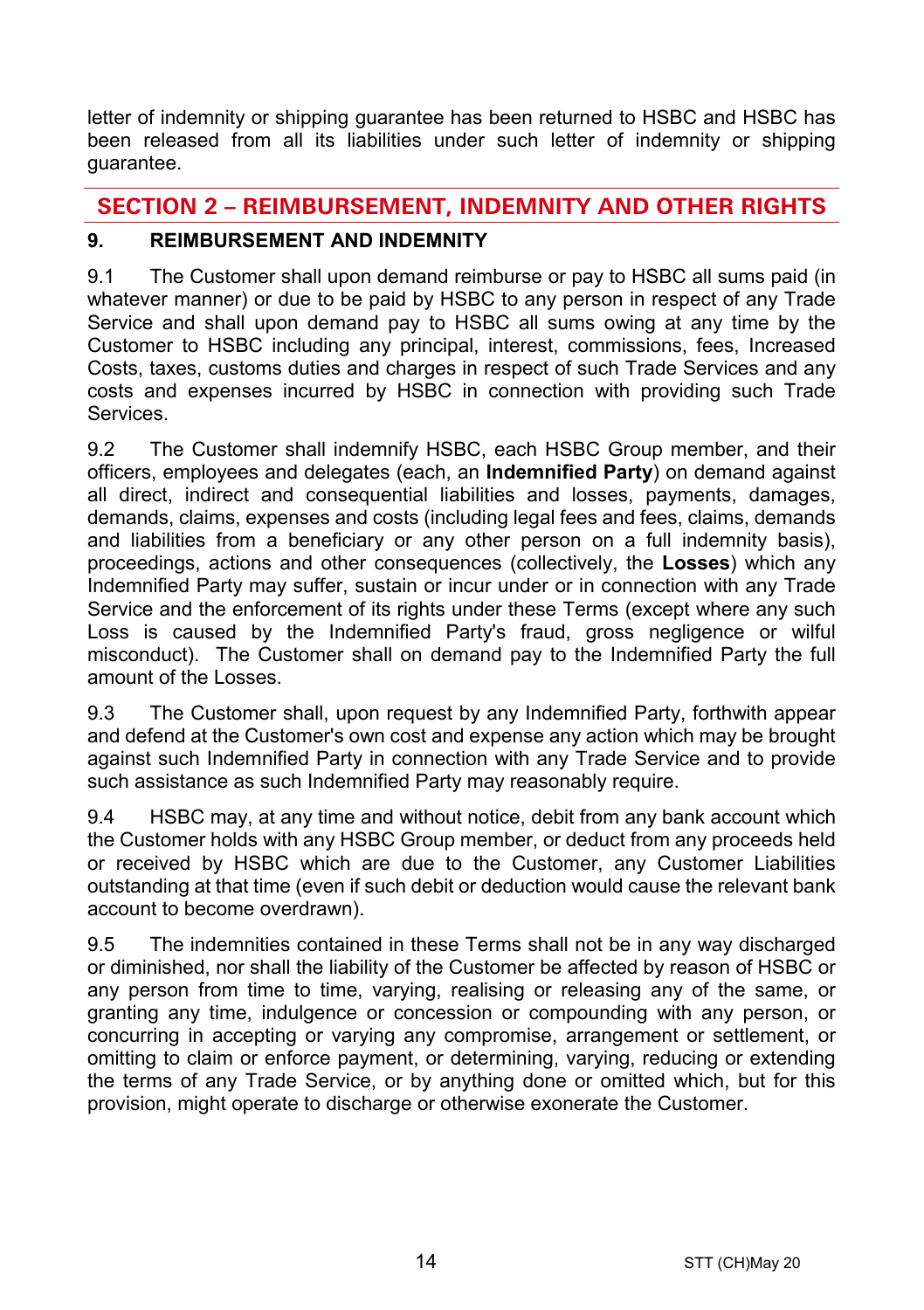# **10. CASH COLLATERAL**

10.1 The Customer shall upon demand pay to such bank account as HSBC may direct cash cover in an amount sufficient to cover the Customer Liabilities or such lesser amount if agreed by HSBC (such amount paid, being **Cash Collateral**).

10.2 If required by HSBC, the Customer will grant to HSBC, in form and substance satisfactory to HSBC, a security interest which is customary in the Governing Jurisdiction in respect of the bank account and such Cash Collateral, and the Customer shall undertake any filing, registration, recording or enrolment of such security interest for it to be perfected and enforceable against the Customer and shall pay any related fees.

10.3 HSBC may, at any time without notice or demand, apply (whether by way of set-off, transfer or otherwise) any or all Cash Collateral towards the payment of any Claim, the repayment of any Trade Finance Loan and/or the satisfaction of any or all other Customer Liabilities.

10.4 Unless HSBC otherwise agrees:

(a) Cash Collateral shall not constitute a debt owed by HSBC to the Customer or any other person and shall not be repayable or refundable (in whole or in part) by HSBC to the Customer or any other person, in each case, until and unless HSBC is satisfied that all the Customer Liabilities have been unconditionally and irrevocably paid and discharged in full; and

(b) no interest shall accrue on Cash Collateral.

10.5 The Customer shall not create or permit to subsist any mortgage, charge, pledge, lien or other security interest or encumbrance over the Cash Collateral, or any bank account in which such Cash Collateral is held (except for any security in favour of HSBC) or assign, transfer or otherwise deal with the same.

## **11. PLEDGE**

11.1 The Customer will pay to HSBC on demand all Customer Liabilities.

11.2 The Customer hereby, to the extent permissible, pledges to HSBC as a continuing security for the Customer Liabilities all Documents and Goods which are at any time in actual or constructive possession or control of HSBC or held on trust for, or to the order of, HSBC whether for custody, collection, security, the making of a Claim or any other reason and whether or not in the ordinary course of banking business and whether in the Governing Jurisdiction or elsewhere.

11.3 To the extent required by HSBC, the Customer shall do all acts (including entering into such further documents) to create, evidence and give the full effect of a pledge over the Documents and Goods as security for the Customer Liabilities.

11.4 If, in the Governing Jurisdiction a pledge (or its equivalent) is required to be registered, filed or otherwise publicly recorded for it to be enforceable, upon request of HSBC the Customer shall take all reasonable action to so register, file and/or record such pledge (including making payment of any related fees).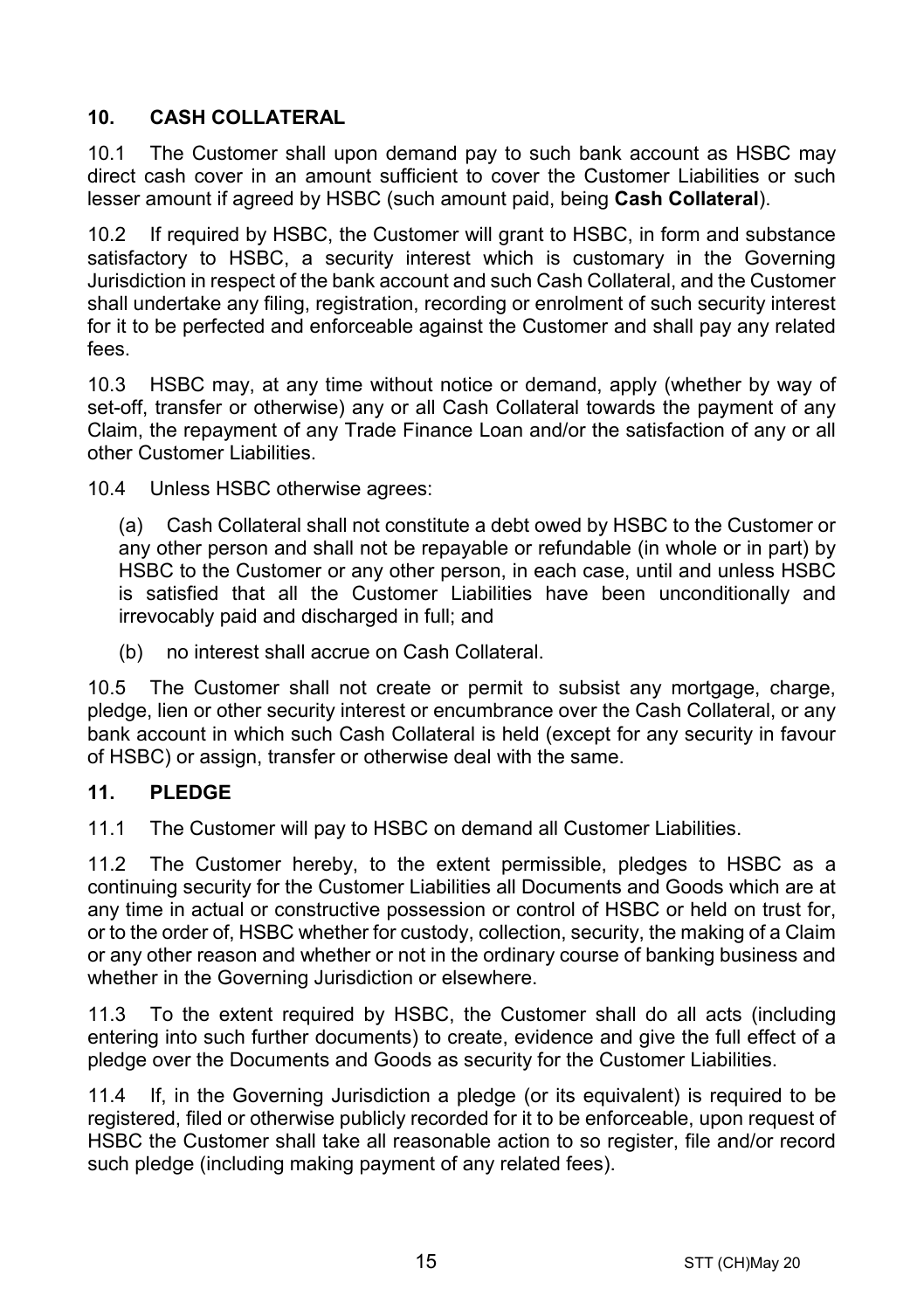11.5 Any restriction on the right of consolidating securities shall not apply to the pledge under this Clause 11.

11.6 The risk in any Documents and Goods pledged shall remain with the Customer and neither HSBC nor any other HSBC Group member shall be responsible for any loss or damage or depreciation in value of any Documents or Goods held by HSBC as security.

11.7 If:

(a) the Customer fails to pay any Customer Liabilities when due or demanded;

(b) the Customer does not comply with any other provision of these Terms;

(c) any representation made by the Customer under these Terms is or proves to have been incorrect when made or deemed to have been made;

(d) the Customer is unable or admits inability to pay its debts as they fall due or the Customer is or is deemed to be insolvent or bankrupt under the laws of its jurisdiction of establishment and/or incorporation (as applicable); or

(e) the Customer enters into or becomes subject to a reorganisation, a composition or other arrangement with one or more creditors, a winding-up, or any other form of bankruptcy or insolvency process or proceeding,

HSBC may enforce its pledge and may, without demand, notice, legal process or any other action with respect to the Customer or any other person, realise, sell, negotiate or otherwise dispose of all or some of the Documents and the Goods at any time and in any way which it deems expedient free from any restrictions and claims and HSBC shall not be liable for any loss arising out of such realisation, sale, negotiation or disposal.

11.8 All monies received, recovered or otherwise realised by HSBC following the enforcement of the pledge may be credited to a separate interest-bearing suspense account for so long as HSBC determines in order to preserve HSBC's rights towards discharge of the whole of the Customer Liabilities.

## **12. TRUST RECEIPTS**

12.1 Whilst any Customer Liabilities remain outstanding in respect of any Trade Service provided in relation to any Documents or Goods, if any such Documents or Goods are held by or released to the Customer or to its order, the Customer:

(a) will hold such Documents and Goods (and the proceeds of sale and/or any insurance) on trust for HSBC (or, if a trust is not recognised and enforceable, hold to the order of HSBC) exclusively for the purpose agreed between HSBC and the Customer from time to time in respect of the Trade Service being provided;

(b) will keep such sale and/or insurance proceeds, and store such Goods, separate from any other property of the Customer and capable of being identified;

(c) confirms that such Documents and Goods will continue to be subject to the pledge in Clause 11 (*PLEDGE*) but at the risk of the Customer;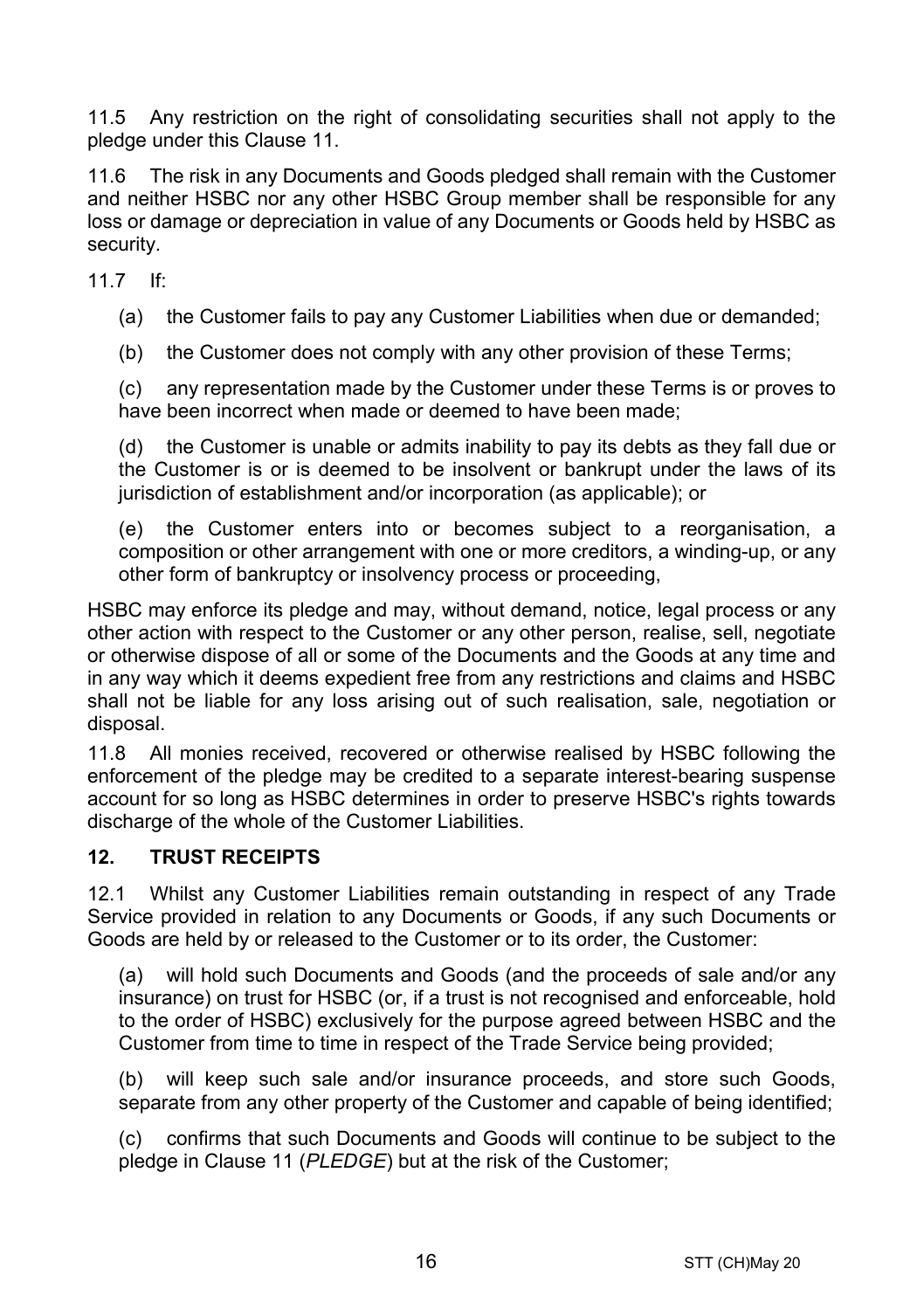(d) will, at the request of HSBC, execute and deliver to HSBC trust receipts in form and substance satisfactory to HSBC together with any other documentation HSBC may require:

(e) will comply promptly and fully with any instructions or request which HSBC may give to the Customer in relation to such Documents and Goods;

(f) will, upon receipt, promptly pay to HSBC the proceeds of sale and/or insurance of the Goods; and

(g) acknowledges that HSBC may at any time take possession and dispose of the Goods, Documents and/or sale and/or insurance proceeds of the Goods.

## **13. SET-OFF**

13.1 HSBC may, at any time and without notice, combine or consolidate all the bank accounts of the Customer held with HSBC and/or set-off any Customer Liabilities against any obligation owed by HSBC to the Customer (including in respect of any Cash Collateral, or proceeds received or held by HSBC), regardless of the place of payment, booking branch or currency of either obligation.

13.2 To effect any set-off HSBC may convert to a currency any amount which is in a different currency at the relevant Exchange Rate.

13.3 If any Customer Liabilities are unliquidated or unascertained, HSBC may apply or set off an amount estimated by it in good faith to be the amount of that liability.

## **14. SUPPLEMENTARY RIGHTS**

14.1 HSBC's rights under these Terms are to be in addition to and are not to be in any way prejudiced or affected by any one or more other indemnities, guarantees, securities or other obligations which HSBC may now or subsequently hold whether from the Customer or any other person.

14.2 HSBC may enforce its rights under these Terms or in respect of any other indemnities, guarantees, securities or other obligations which HSBC may now or subsequently hold whether from the Customer or any other person in any order it chooses and the Customer waives any rights it may have which provide otherwise.

# **SECTION 3 – FEES AND PAYMENTS**

## **15. FEES, COMMISSION, INTEREST AND CHARGES**

15.1 Unless otherwise agreed in writing with the Customer:

(a) fees and other charges (other than interest and commission) shall be payable by the Customer to HSBC in respect of each Trade Service at the rates, in the amounts, and at the times agreed in the relevant Application, Facility Agreement or Tariff Book or as otherwise in accordance with HSBC's standard practices;

(b) interest shall be payable by the Customer to HSBC upon demand in respect of any Trade Finance Loan or Finance, shall accrue on the amount of such Trade Finance Loan or Finance for the period from the date HSBC provides such Trade Finance Loan or Finance to the date such Trade Finance Loan or Finance is repaid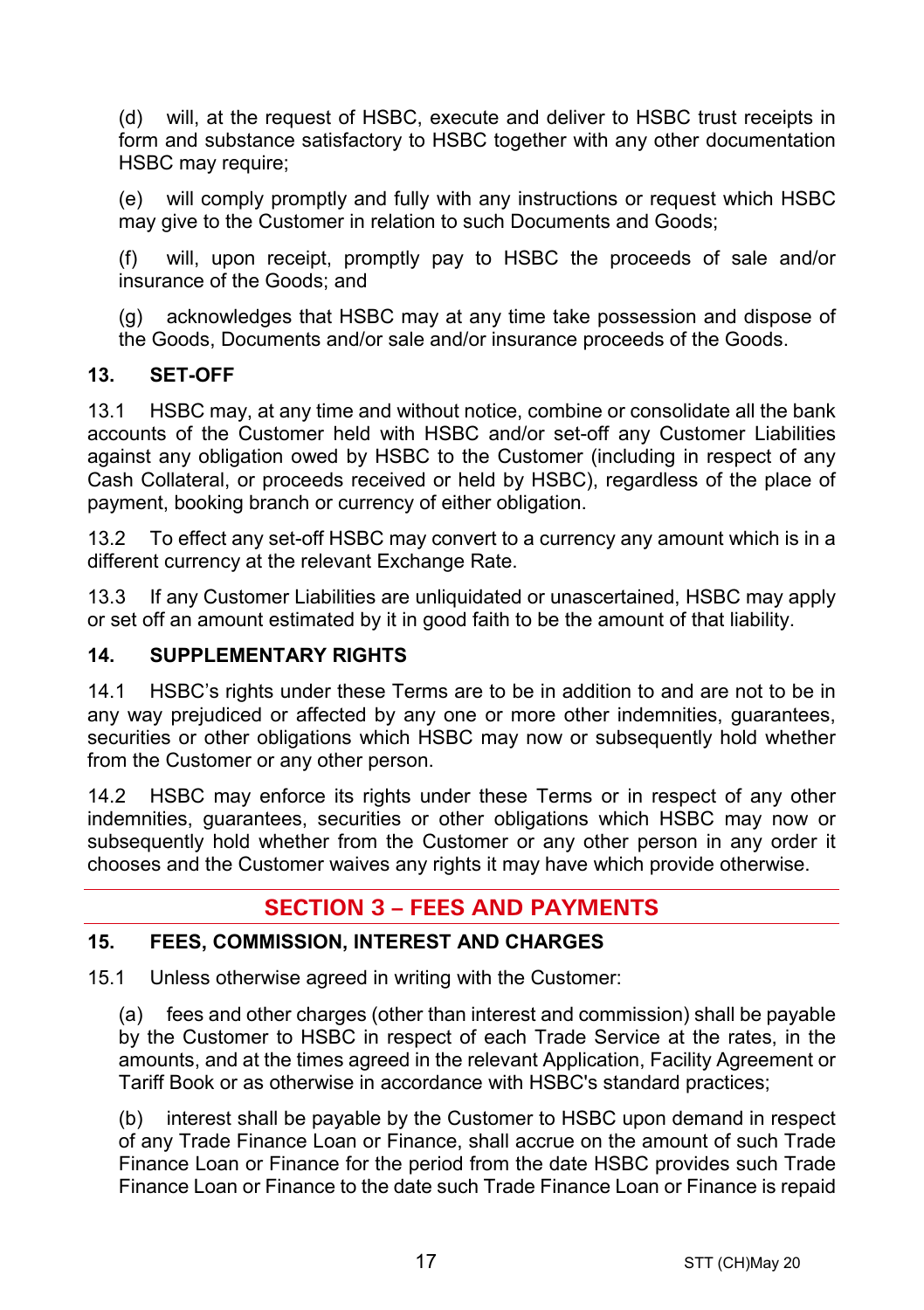or settled in full, and shall be calculated by reference to the rates agreed in the relevant Application, Facility Agreement or Tariff Book or as otherwise in accordance with HSBC's standard practices;

(c) interest shall be payable by the Customer to HSBC upon demand in respect of any Claim paid by HSBC, shall accrue on the amount of the Claim for the period from the date HSBC pays such Claim to the date the Customer Liabilities resulting from such Claim are reimbursed in full, and shall be calculated by reference to the rates agreed in the relevant Application, Facility Agreement or Tariff Book or as otherwise in accordance with HSBC's standard practices; and

(d) commission shall be payable by the Customer to HSBC upon demand in respect of any Documentary Credit or Instrument and shall be calculated by reference to the face value of such Documentary Credit or Instrument and the rates agreed in the relevant Application, Facility Agreement or Tariff Book or as otherwise in accordance with HSBC's standard practices.

15.2 Any fee, interest or commission accruing in respect of a Trade Service will accrue from day to day and is calculated on the basis of the actual number of days elapsed and a year of 365 days or, in any case where the market practice in the relevant Governing Jurisdiction differs, in accordance with that market practice.

15.3 Any fee, commission, interest or charge payable by the Customer to HSBC is non-refundable.

15.4 If the Customer fails to pay any amount payable by it under these Terms on its due date, default interest shall accrue on the overdue amount from the due date up to the date of actual payment (both before and after judgment) at the rate agreed in the relevant Application, Facility Agreement or Tariff Book or as otherwise in accordance with HSBC's standard practices.

## **16. PAYMENTS**

16.1 Payments by the Customer shall be made to HSBC in immediately available, freely transferable, cleared funds and as specified by HSBC, without any set-off, counterclaim, withholding or conditions of any kind unless compelled by law.

16.2 All amounts paid or payable to HSBC in respect of any Trade Service are expressed on a Tax-exclusive basis. The Customer must pay any relevant Tax (as necessary) on any amount that the Customer is required to pay HSBC.

16.3 If any deduction or withholding is required by law (including on account of any Tax), the Customer must:

(a) increase the sum payable so that, after making the minimum deduction or withholding required, HSBC will receive and be entitled to retain a net sum at least equal to the sum that HSBC would have received had that deduction or withholding not been made; and

(b) within 30 days of such payment, forward to HSBC the confirmation in writing from the relevant tax authority evidencing receipt by the relevant tax authority of that deduction or withholding.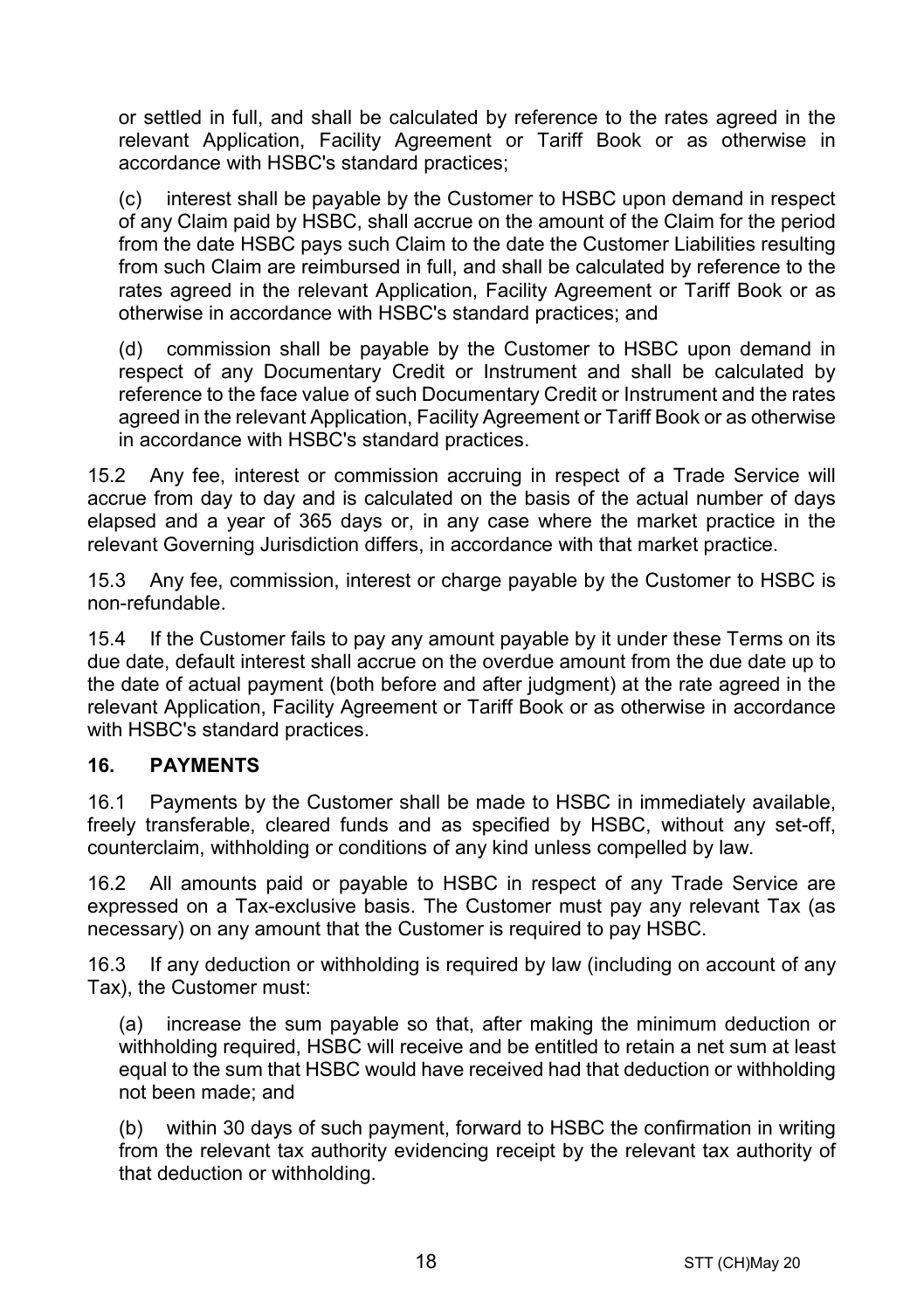16.4 Unless HSBC agrees otherwise, each payment by the Customer to HSBC shall be made in the currency of the relevant Customer Liability for which that payment is being made and the Customer waives any right it may have in any jurisdiction to pay such payment in another currency. If HSBC receives a payment from the Customer or any other person in a currency which is not the currency in which that payment was due or if any Cash Collateral needs to be converted into another currency so that HSBC may apply it to satisfy any outstanding Customer Liabilities in another currency, HSBC shall undertake that conversion using the relevant Exchange Rate (or, if applicable, pursuant to the terms of any hedging agreement that the Customer and HSBC may have entered into for these purposes). Where HSBC undertakes any currency conversion permitted by these Terms, the Customer shall indemnify HSBC for any cost, loss or liability incurred by HSBC in undertaking the conversion.

16.5 If any payment due from the Customer, or any order, judgment or award given or made in relation to any payment due from the Customer, has to be converted into another currency for the purpose of making or filing a claim or proof against the Customer or any other person, or obtaining or enforcing an order, judgment or award, the Customer shall indemnify HSBC against any cost, loss or liability arising out of or as a result of the conversion.

16.6 Any notice from, or determination by, HSBC of a rate or amount under these Terms, a Trade Service or any document referred to in these Terms shall (unless it contains an obvious error) be conclusive evidence of that rate or amount. In any legal proceedings connected with these Terms and/or a Trade Service, the account entries of HSBC are prima facie evidence of the matters to which they relate.

16.7 Any moneys paid to HSBC in respect of the Customer Liabilities may be applied in or towards satisfaction of the same or credited to a separate suspense account for so long as HSBC determines in order to preserve HSBC's rights towards discharge of the whole of the Customer Liabilities.

16.8 Moneys received by HSBC shall be applied by it (unless otherwise mandatorily required by law):

(a) first, in discharging all costs, fees and expenses (including legal fees) owing by the Customer to HSBC;

(b) second, in or towards the discharge of any interest or other amounts (not being principal) owing to HSBC; and

(c) thirdly in or towards the discharge of any principal owing by the Customer to HSBC.

16.9 If any moneys paid to HSBC in respect of the Customer Liabilities are required to be repaid by virtue of any law relating to insolvency, bankruptcy or liquidation or for any other reason, HSBC may enforce these Terms and the relevant Trade Service as if such moneys had not been paid.

16.10 Any sums that would fall due on a day other than a Business Day will be due on the next Business Day. In such event, interest and commission calculations will be adiusted accordingly.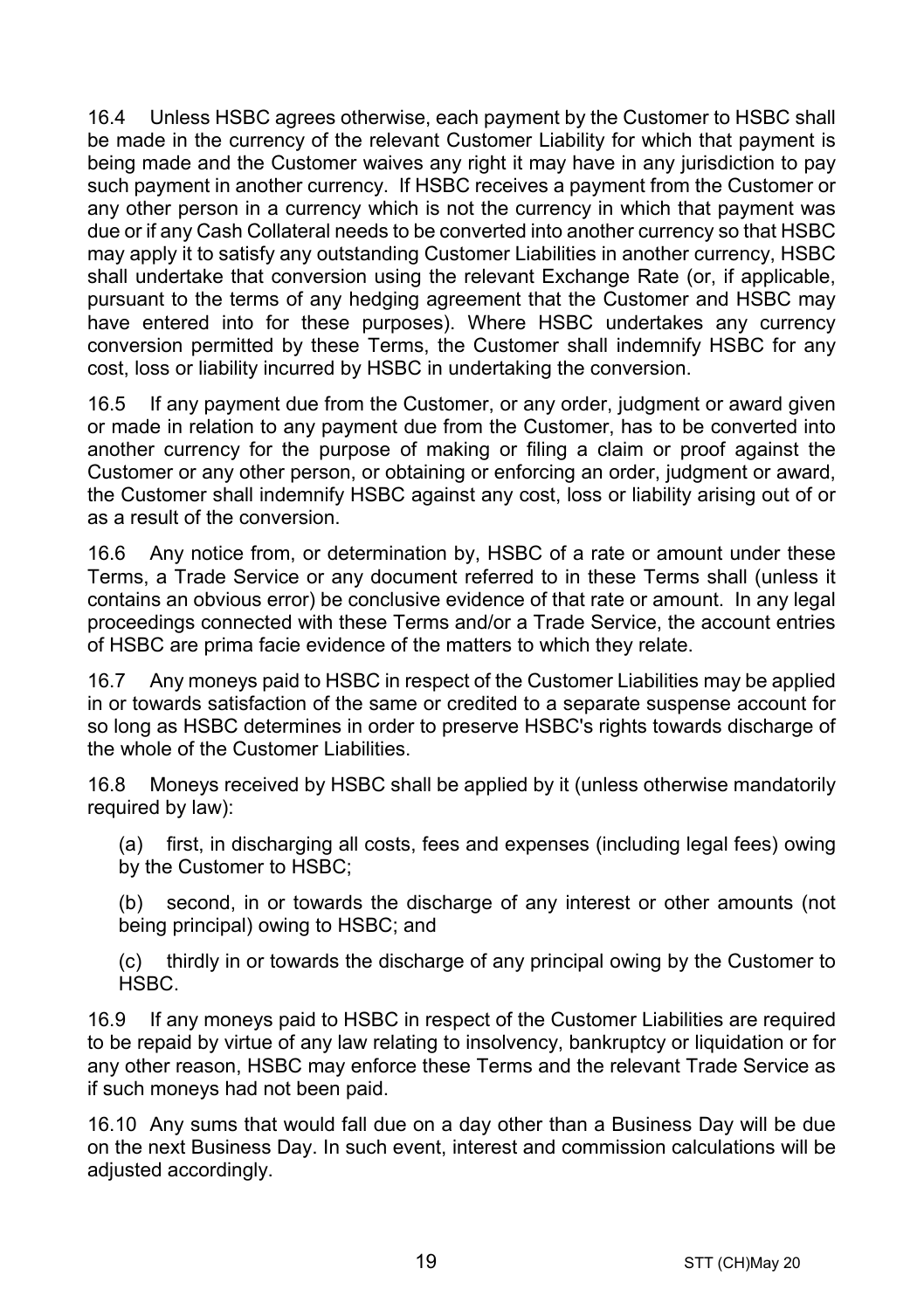16.11 If any amount to be paid by the Customer to HSBC in connection with a Trade Service is calculated by reference to a published benchmark interest rate (such as a central bank reference rate) and that rate is less than zero per cent at the time of calculation, such rate shall be deemed to be zero per cent.

# **SECTION 4 – REPRESENTATIONS, UNDERTAKINGS AND SANCTIONS**

## **17. REPRESENTATIONS AND WARRANTIES**

17.1 In addition to other representations and warranties made by the Customer to HSBC, the Customer represents and warrants to HSBC that:

(a) it is duly established and/or incorporated under the laws of its jurisdiction of establishment and/or incorporation (as applicable), is validly existing and has full power to carry on its business as now being conducted, to own its assets and to enter into and perform its obligations under these Terms, and shall promptly notify HSBC of any change to its constitution or existence;

(b) the obligations expressed to be assumed by it in these Terms and in each Trade Transaction which it may enter into from time to time are legal, valid, binding and enforceable obligations;

(c) all authorisations, consents, approvals, resolutions, licences, exemptions, filings, notarisations or registrations required or desirable to enable it lawfully to enter into, exercise its rights and comply with its obligations under these Terms and each Trade Transaction have been obtained or effected and are in full force and effect;

(d) these Terms and each Trade Transaction which it may from time to time enter into do not and will not conflict with its constitutional documents or any agreement or instrument binding upon it or any of its assets or constitute a default or termination event (however described) under any such agreement or instrument;

(e) each Trade Service requested by or for the Customer relates to a genuine Trade Transaction as described in the documents pertaining to such Trade Transaction and all documents and information (including in any Application) provided by the Customer to HSBC in relation to each Trade Service or these Terms is/are complete, accurate, genuine and valid;

(f) it has not taken any corporate action, or any other steps and no legal proceedings have been commenced for its liquidation, judicial management, receivership, or any similar or analogous proceedings or for the appointment of a receiver and manager, judicial manager, liquidator or similar officer of it or of all or any material part of its assets or revenues;

(g) any Documents, Goods or proceeds of sale in which HSBC has or is purported to have an interest are free from any security interest(s) and encumbrance(s) (other than in favour of HSBC) and the Customer is the sole and beneficial owner of any such Documents, Goods or proceeds of sale;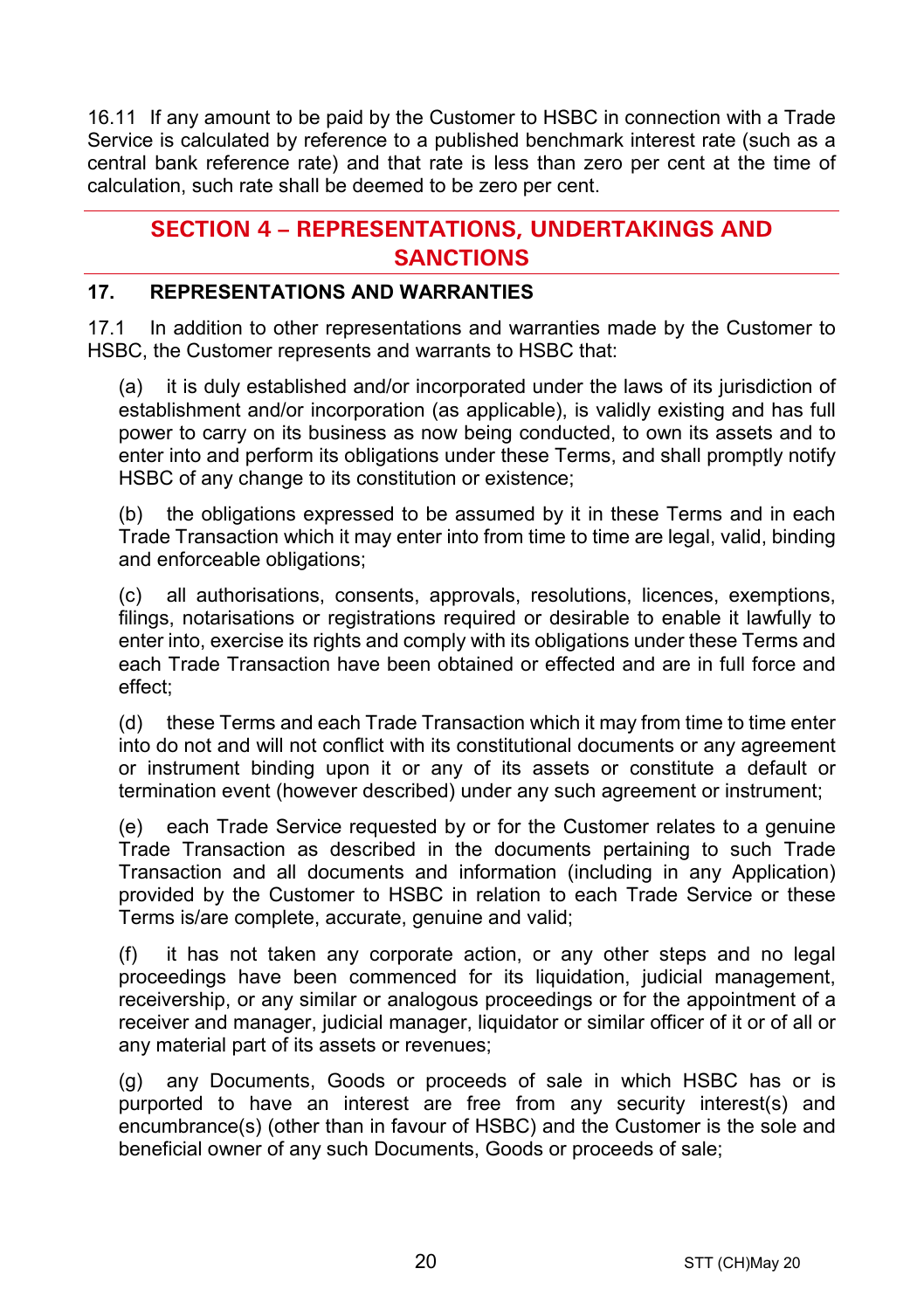(h) as at the date HSBC provides Finance to the Customer in respect of a Document or Documentary Credit, it is not aware of any dispute (actual, pending or threatened) in respect of that Document or Documentary Credit or the relevant Trade Transaction; and

(i) as at the date HSBC provides Finance to the Customer in respect of a Document or Documentary Credit or provides a Trade Finance Loan to the Customer, it has not received any financing in respect of that Document, Documentary Credit or the relevant Trade Transaction from any person other than HSBC.

17.2 All representations and warranties in these Terms are deemed to be made on each day (a) an Application is made and is being processed, (b) any Trade Service is outstanding and (c) any Customer Liabilities remain outstanding.

17.3 The Customer acknowledges that HSBC will rely on any representations and warranties made by the Customer including when HSBC assesses whether or not to provide a Trade Service to the Customer.

17.4 The Customer shall promptly notify HSBC on becoming aware of any representation or warranty becoming untrue, or the Customer being unable to make any representation or warranty when repeated.

#### **18. UNDERTAKINGS**

#### **General Undertakings**

18.1 The Customer shall at the request of HSBC:

(a) provide HSBC with such information concerning a Trade Transaction (including copies of sale contracts, purchase order and invoices), Documents and Goods and any proposed sale of Goods as HSBC may require and promptly notify HSBC if any Trade Transaction is cancelled or terminated for any reason or if any material dispute arises in respect of a Trade Transaction;

(b) provide HSBC with such information regarding the financial condition, assets and operations of the Customer and its affiliates as HSBC may reasonably require;

(c) provide HSBC with any information required by HSBC to satisfy its "*know your customer*" or similar identification procedures;

(d) keep HSBC informed of the whereabouts of the Goods and of any change in the condition, quality or quantity of the Goods;

(e) co-operate fully with HSBC and render to HSBC all assistance it requires in the collection and enforcement of any payments under or in connection with any Trade Service whether by legal proceedings or otherwise; and

(f) promptly do all such acts or execute all such documents at its own cost as HSBC may specify:

(i) for the purpose of the creation, perfection, protection or maintenance of any interest conferred or intended to be conferred on HSBC by, pursuant to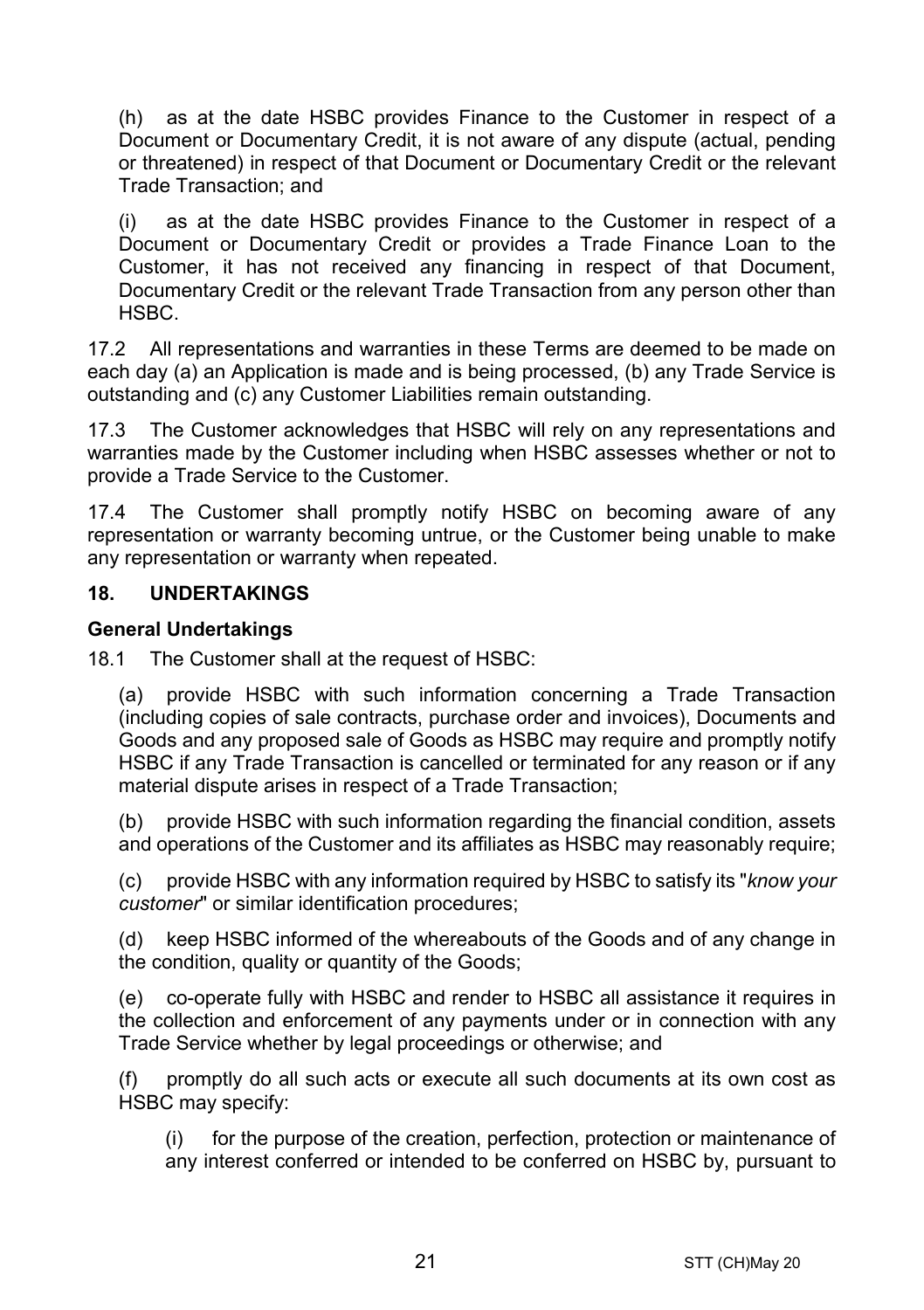or in connection with these Terms (including in respect of any Cash Collateral, Documents, Goods or sale proceeds);

(ii) for the exercise of any rights, powers and remedies of HSBC provided by, pursuant to or in connection with these Terms or by law; and

(iii) to facilitate the realisation by HSBC of any Documents or Goods in which HSBC is, or is intended to be, interested.

#### **Trade Service Undertakings**

18.2 The Customer shall, to the extent applicable to a Trade Service and/or where HSBC has or is purported to have an interest in the relevant Documentary Credit, Documents, Goods or proceeds of sale referred to:

(a) ensure that the Documentary Credit, Documents, Goods or proceeds of sale (as applicable) are free from any mortgage, charge, pledge, lien or other security interest, encumbrance or claim except for any trust, pledge or other form of security in favour of HSBC or which has been expressly permitted by HSBC;

(b) for so long as the Customer has title to the Goods or if as a condition to the Trade Service the Customer is required to procure the insurance of the Goods:

(i) insure the Goods for such value against such insurable risks as is stipulated in the relevant condition or, in the absence of any such condition, as is customary for those Goods;

(ii) promptly following (and in any event within ten days of) the date of the Application for the relevant Trade Service, provide to HSBC copies of the relevant insurance policies; and

(iii) promptly notify HSBC of any claims made on the relevant insurance policies and direct the insurer to pay to HSBC all insurance proceeds in respect of the Goods;

(c) if so requested by HSBC:

(i) promptly arrange for HSBC's interest in the Goods to be endorsed on any relevant insurance policy; and

(ii) promptly submit claims in respect of the Goods to relevant insurer;

(d) promptly pay to HSBC all insurance proceeds received by it in respect of the Goods and, pending payment, hold such proceeds on trust for HSBC (or, if a trust is not recognised and enforceable, hold to the order of HSBC);

(e) promptly endorse all Documents in favour of HSBC, deposit all Documents with HSBC or to its order and note in its records the interest of HSBC in all Documents and the Goods;

(f) promptly pay all freight, warehouse, dock, transit and other charges, rent and all other costs of and in connection with the Documents and/or Goods;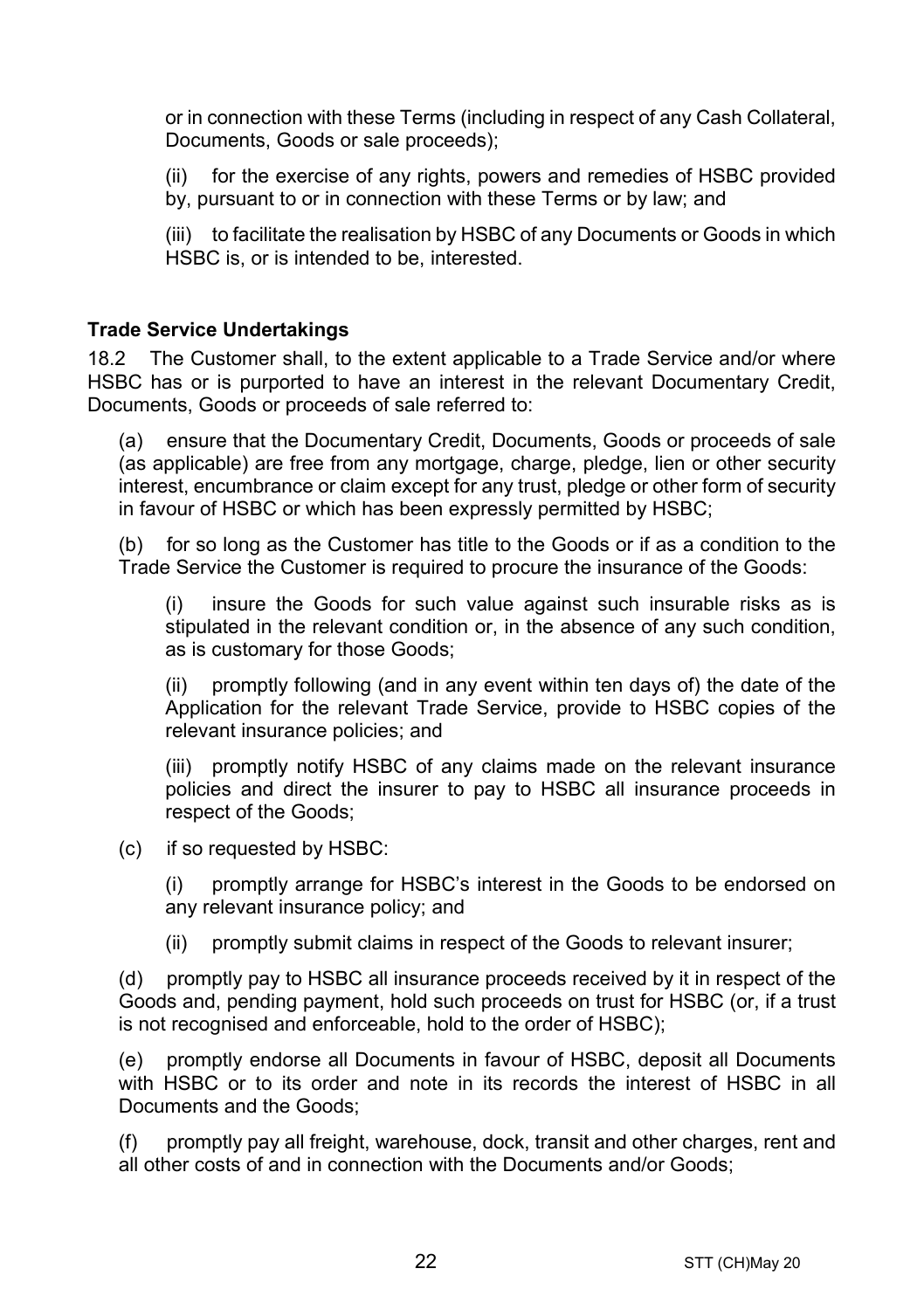(g) not permit the Goods to be processed or altered without the prior written consent of HSBC;

(h) not take any action, which might prejudice the value of the Goods or the effectiveness of any pledge or trust under these Terms;

(i) promptly inform HSBC of any event of which it becomes aware that may adversely affect the liability of a buyer to complete the purchase of the Goods or any change or deterioration in the state or quality or otherwise of the Goods;

(j) promptly inform HSBC if it becomes aware of any theft, fraud, illegal activity, loss, damage or other misuse of or in relation to any Goods or Documents;

(k) permit HSBC (or any delegate) access to any premises at which the Goods are stored or located for the purpose of inspecting, taking possession of, or otherwise protecting its interest in the Goods;

(l) not attempt to factor, transfer, sell, dispose of or otherwise deal with the Documents, Goods or proceeds of sale (as applicable), Documentary Credit (or any confirmation (whether given on a disclosed or undisclosed basis)), except as agreed between HSBC and the Customer from time to time in respect of the Trade Service(s) being provided;

(m) not present the Documents to any other bank, financial institution or similar type of financing entity or obtain any form of financing and/or borrowing in respect of the same Trade Transaction;

(n) not agree to any amendment to the Documentary Credit, SBLC or Document without the prior written consent of HSBC; and

(o) procure the prompt release of HSBC from any guarantee, indemnity or other commitment that HSBC may have provided in respect of the Documents or the Goods,

and HSBC (or any delegate) is authorised to take such steps and to make any payments, on behalf and at the cost of the Customer, to ship, collect, land, store, insure or inspect the Goods and/or to demand and collect any proceeds of sale.

#### **19. COMPLIANCE WITH LAWS AND SANCTIONS**

19.1 The Customer represents and warrants that:

(a) neither the Customer nor any of its subsidiaries, directors, officers, employees, agents, or affiliates is a person or entity that is, or is owned or controlled by any person or entity that is:

(i) the subject of any sanctions issued, administered or enforced by the US Department of the Treasury's Office of Foreign Assets Control, the US Department of State, the United Nations Security Council, the European Union, Her Majesty's Treasury, the Hong Kong Monetary Authority or any other sanction issuing or enforcement body that may be applicable to HSBC, the Customer, a Trade Service or a Trade Transaction (the **Sanctions**); or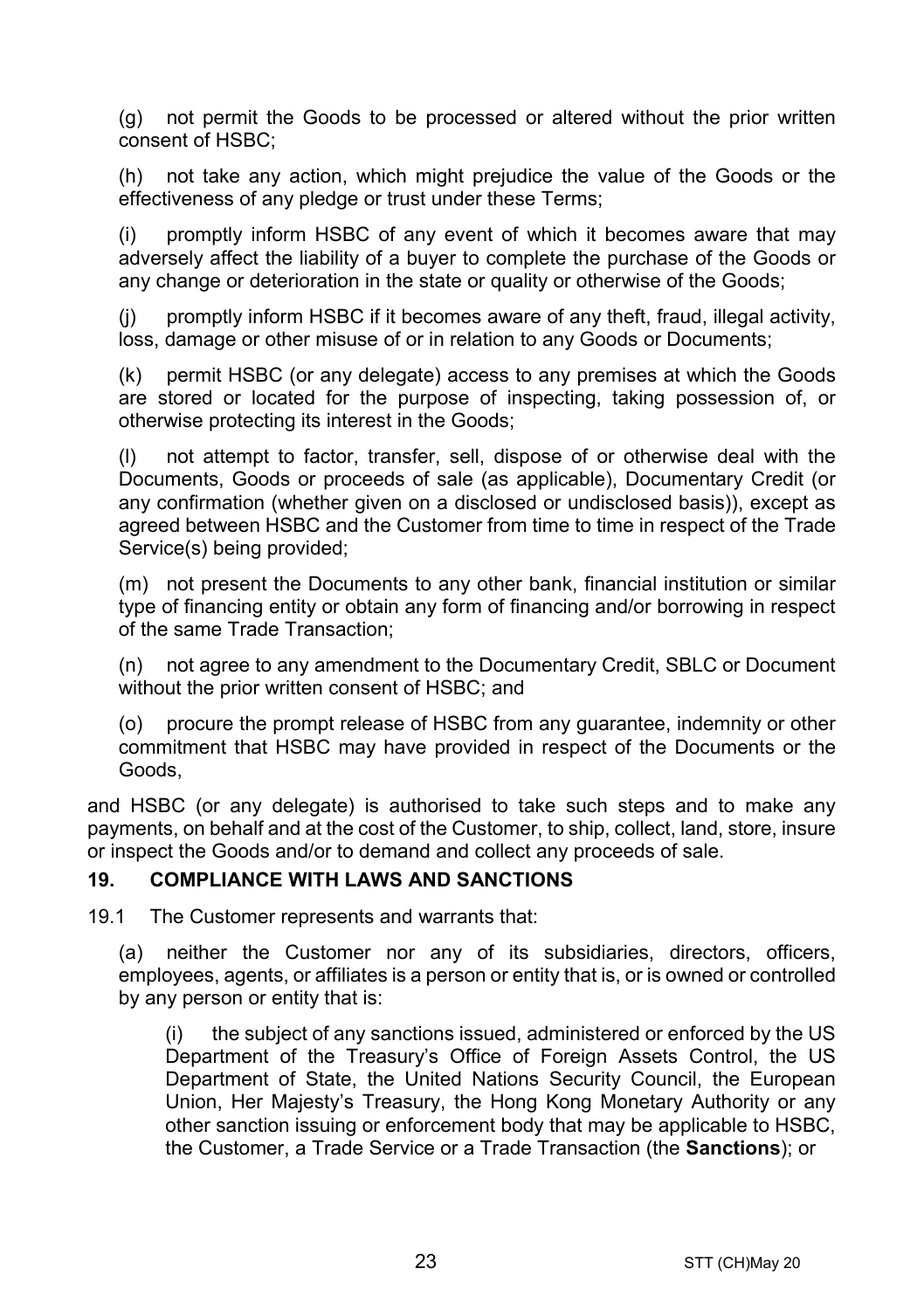(ii) located, organised or resident in a country or territory that is, or whose government is, the subject of Sanctions;

(b) any required import or export licenses applicable to each Trade Transaction have been obtained and, if the Customer is aware that HSBC may require an export license or other authorisation for the provision of the relevant Trade Service for the Customer, the Customer will notify HSBC prior to HSBC providing the Trade Service; and

(c) the Customer is compliant in all material respects with foreign and domestic laws and regulations pertaining to each jurisdiction in which it operates and to each Trade Transaction and the subject matter of such Trade Transaction including, if applicable, the shipment and financing of the goods described in such Trade Transaction or the associated documents.

19.2 The Customer acknowledges and agrees that:

(a) HSBC Group and its service providers are required to act in accordance with the laws and regulations of various jurisdictions, including those which relate to Sanctions, export controls and the prevention of money laundering, terrorist financing, bribery, corruption and tax evasion;

(b) at any time, HSBC may require the Customer to immediately provide to HSBC information related to any Trade Transaction, including the underlying contract or other documentation;

(c) HSBC may take, and may instruct other HSBC Group members to take, to the extent it is legally permitted to do so under the laws of its jurisdiction, any action (a **Compliance Action**) which it considers appropriate to act in accordance with Sanctions or domestic and foreign laws and regulations. Such Compliance Action may include:

(i) the interception and investigation of any payment, communication or instruction;

(ii) the making of further enquiries as to whether a person or entity is subject to any Sanctions or export control restrictions; and/or

- (iii) the refusal to:
	- (A) issue, renew, extend, transfer or assign a Trade Service;
	- (B) make payment of any Claim; or

(C) process a Trade Service or instruction that does not conform with Sanctions, export controls or domestic and foreign laws or regulations; and

(d) neither HSBC nor any HSBC Group member will be liable for any loss, damage, delay, or a failure of HSBC to perform its duties under these Terms or a Trade Service:

(i) arising out of or relating to any Compliance Action taken by HSBC, its service providers, or any HSBC Group member; and/or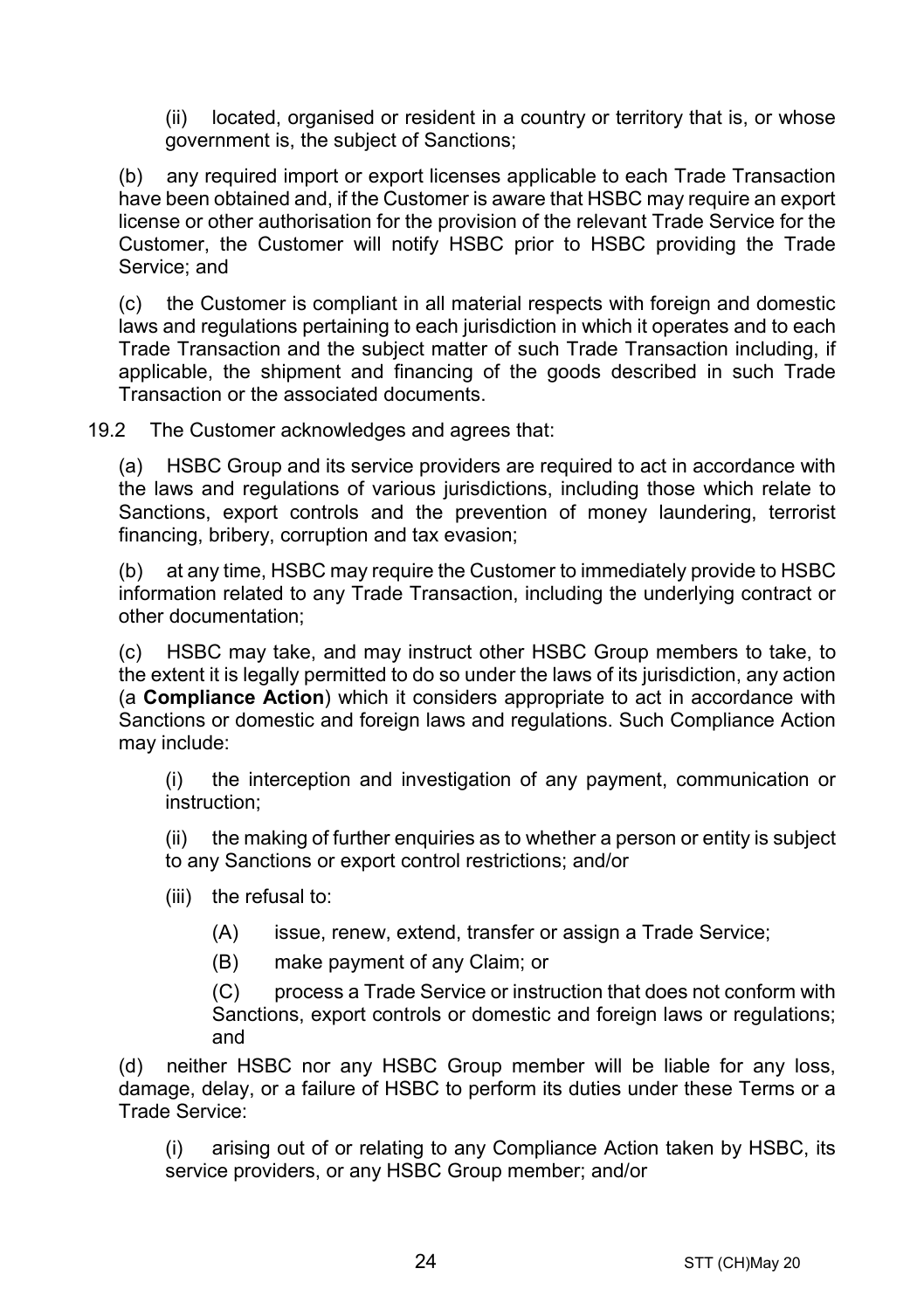(ii) being prevented from paying any Claim in respect of a Trade Service or sending or receiving any message or data or taking any other action in connection with any Trade Service because of an applicable law, regulation or ruling of any governmental agency.

# **SECTION 5 – INSTRUCTIONS AND ELECTRONIC PLATFORMS**

#### **20. INSTRUCTIONS**

20.1 HSBC is authorised to accept, act and rely upon, and treat as valid and accurate:

(a) all communications, demands and instructions (including any Applications) given or purporting to be given by the Customer to HSBC (an **Instruction**);

(b) all communications and any Claims made or purported to be made by any person; and

(c) any documents provided to HSBC,

including, in each case, those made or given by way of or through a Platform, email, facsimile, telecopier, telex, cable, telephone or such other electronic means (in each case, an Electronic Means) and is under no obligation to enquire as to the authorisation or validity of any such Instruction, communication, Claim or Document.

20.2 The Customer acknowledges and accepts the risk that communications, Instructions, Claims and documents sent to or from HSBC by Electronic Means may be intercepted, monitored, amended, corrupted, contain viruses or be otherwise interfered with by third parties and acknowledges and agrees that HSBC is not responsible or liable to the Customer or any other person for, and the Customer waives any and all claims in respect of, any Losses arising from the same.

20.3 If the Customer communicates, gives an Instruction, makes a Claim or sends a document by Electronic Means, or instructs HSBC to permit a beneficiary or any other person to do the same, the Customer shall indemnify, and hold HSBC harmless from and against, any and all Losses that HSBC may incur (including in respect of any payment made where the relevant Instruction or Claim was unauthorised).

20.4 Where the Customer has made an Application for any Trade Service to be provided for the benefit of an affiliate of the Customer:

(a) the Customer agrees (and will procure the concurrent written agreement of its affiliate) that HSBC has no obligation to obtain instructions from the affiliate and HSBC can deal solely with the Customer on behalf of the affiliate;

(b) the definition of "Trade Transaction" shall be construed to refer to such affiliate rather than the Customer, and the definitions of "Documents" and "Goods" shall be construed accordingly;

(c) references in these Terms to the Customer presenting, handling, disposing, transferring, dealing with or using (however so described) the relevant Documents, Goods or proceeds of sale shall include the affiliate undertaking any such action;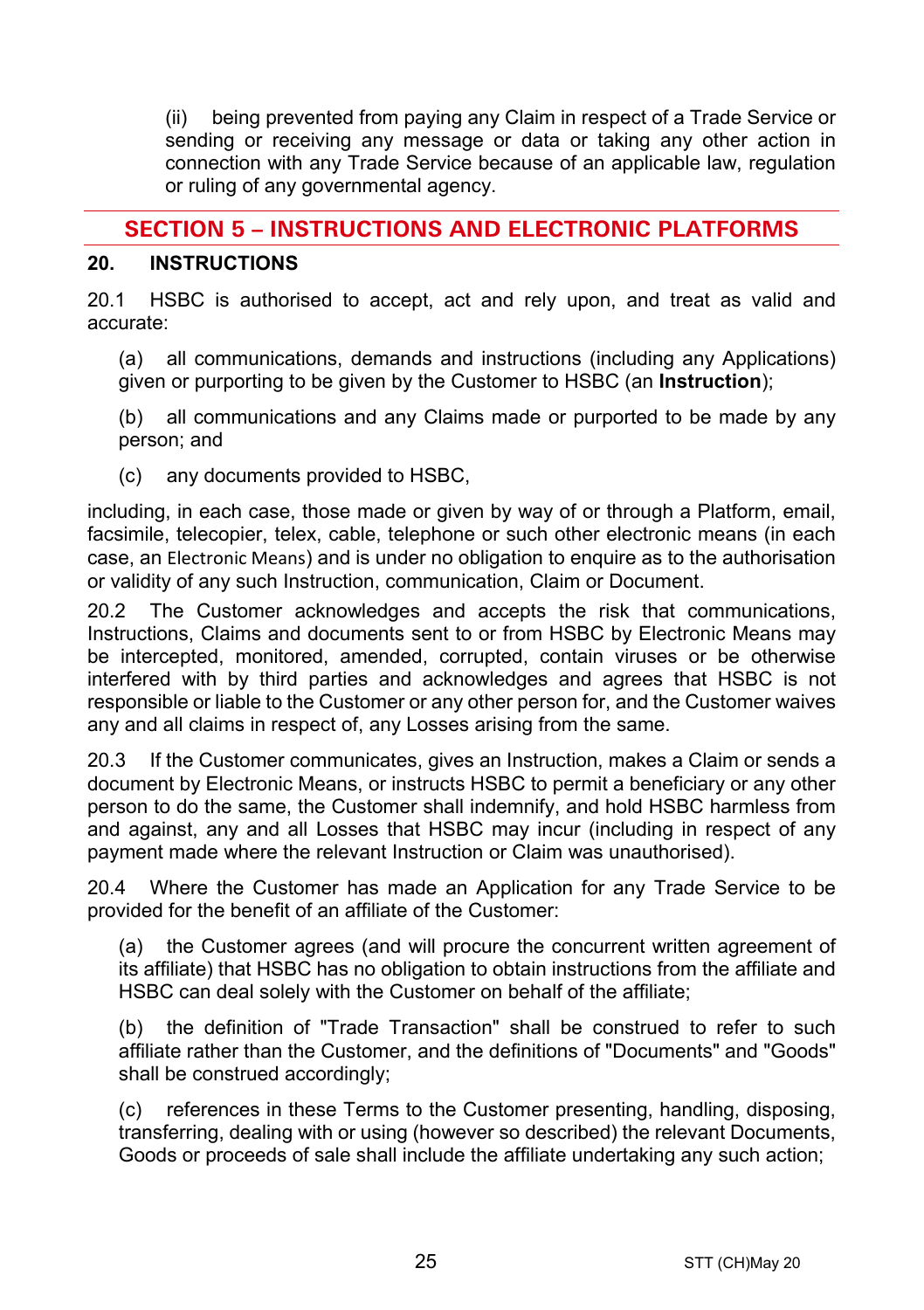(d) the Customer shall procure that the affiliate complies with all undertakings in these Terms in respect of the relevant Trade Transaction, Documents, Goods and proceeds of sale; and

(e) each representation in these Terms made by the Customer shall be made by the Customer for itself and on behalf of the affiliate or, where it can only be made in respect of the affiliate (due to factual circumstances), by the Customer for and on behalf of the affiliate.

20.5 HSBC has no obligation to:

(a) verify the identity or authority of any person communicating, giving an Instruction, making a Claim or providing a document by Electronic Means**;**

(b) verify the authenticity of any signature(s) (whether electronic or otherwise) on any communication made, Instruction given, Claim made or document provided by Electronic Means; or

(c) seek the Customer's prior approval before acting on any communication made, Instruction given, Claim made or document provided by Electronic Means,

however HSBC may, in its absolute discretion, take steps to ascertain the validity, authenticity and origin of any communication, Instruction, Claim or document (including requiring telephone verification of any Instructions) and take any steps that may be mandated by an External Provider and may, where it is unable to ascertain the validity, authority or origin of any communication, Instruction, Claim or document, delay or refuse to act upon any communication, Instruction, Claim or document or suspend or terminate any Trade Service at any time.

## **21. PLATFORMS**

21.1 The Customer acknowledges and agrees that:

(a) HSBC may rely on External Providers to provide Platforms so that HSBC can perform its obligations under these Terms (or any other applicable terms and conditions) and provide Trade Services;

(b) External Providers are independent from HSBC and may independently charge the Customer fees for use of their Platform and those fees are the sole responsibility of the Customer;

(c) HSBC's obligations under these Terms and any Trade Service shall be subject to HSBC's rights under External Terms and Conditions and the availability of any Platform provided by such External Providers;

(d) HSBC has no obligation to inform the Customer of, or provide the Customer with, any External Terms and Conditions;

(e) HSBC has no control over the electronic processes used by a Platform provided by an External Provider to process, handle and/or send data or messages;

(f) it shall inform HSBC of all External Terms and Conditions applicable to or any charges imposed by any Platform which it uses (or intends to use) in respect of any Trade Service and shall promptly notify HSBC of any changes; and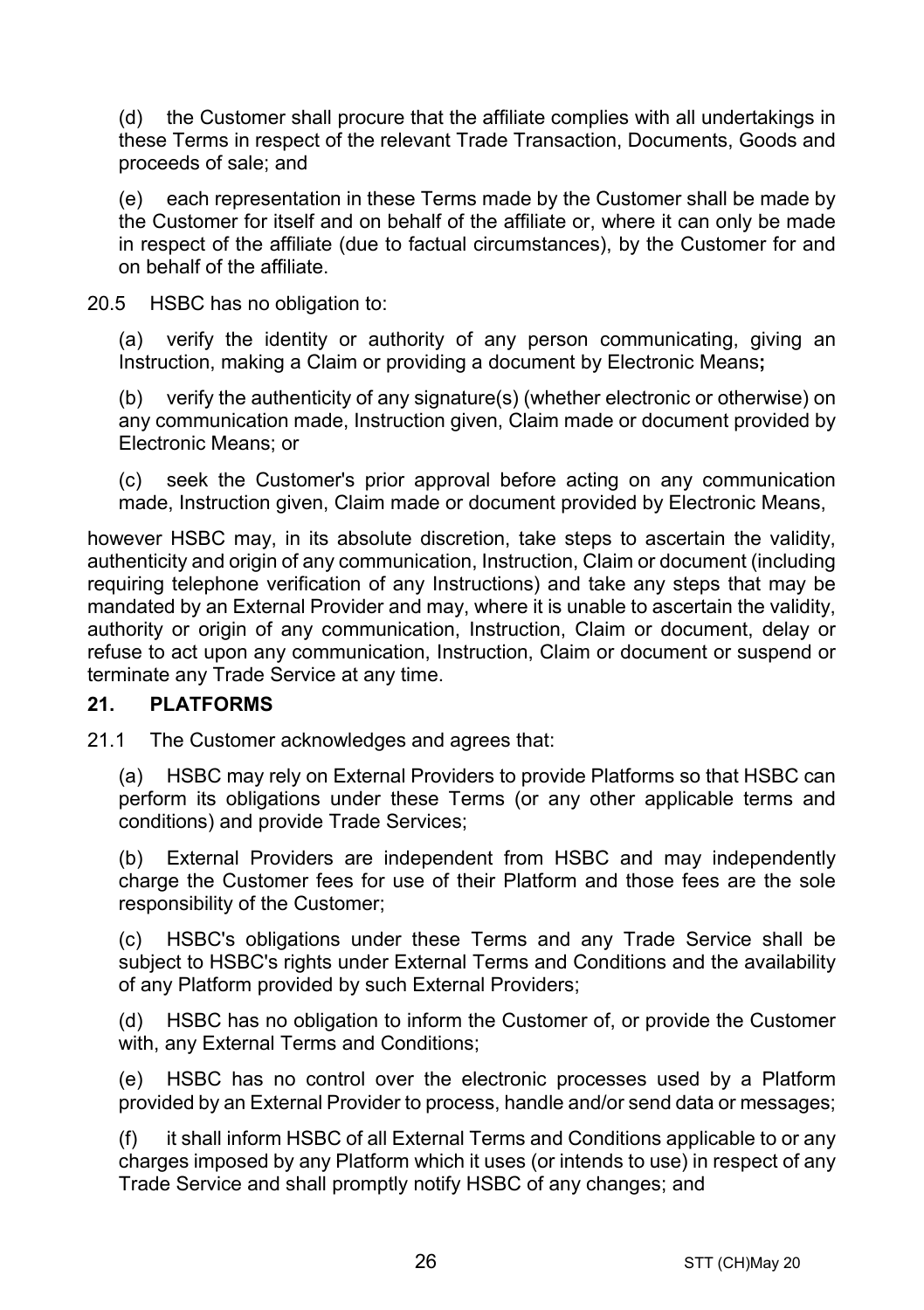(g) it shall promptly provide all information concerning any Platform used by the Customer that HSBC may reasonably request.

21.2 HSBC assumes no liability or responsibility to the Customer or to any other person for any loss or damage that is suffered or incurred as a result of:

(a) the unavailability of any Platform to the Customer, HSBC or any other person for any reason whatsoever; or

(b) the Customer's use of or connection with any Platform, any External Provider or the services provided by HSBC or any External Provider to the Customer involving any Platform.

#### 21.3 The Customer:

(a) shall comply with all security procedures of HSBC and each External Provider and any other reasonable requests HSBC or any External Provider may issue to the Customer regarding the security of any Platform, including instructions on steps to remedy any breach of security; and

(b) acknowledges and agrees that it is the Customer's responsibility to set up, maintain and regularly review all security arrangements concerning access to and use of each Platform and information stored on the Customer's computing and communications systems, and confirms that it has assessed the security arrangements of each Platform and has determined that they are adequate to protect the Customer's interests;

(c) shall take all reasonable precautions to prevent fraudulent or unauthorised use of or access to each Platform;

(d) shall ensure that neither the Customer nor its employees do anything which may result in the security of any Platform or the systems or security of HSBC being compromised; and

(e) shall notify HSBC, as soon as reasonably possible upon becoming aware, of any actual or attempted unauthorised access to any Platform or any unauthorised transaction or attempt to execute an unauthorised Instruction. This notification must be by telephone but must be followed by written notice within forty-eight hours of the telephone call.

# **SECTION 6 - OTHER**

## **22. LIMITATION ON LIABILITY**

22.1 Neither HSBC nor any other HSBC Group member shall be liable for any loss, damages, payments, demands, claims, expenses or costs suffered or incurred by the Customer (or any of its affiliates) arising from or in connection with these Terms or any Trade Service other than where such loss, damage, payment, demand, claim, expense or cost arises as a direct result of HSBC's or such other HSBC Group member's gross negligence or wilful misconduct.

22.2 Notwithstanding Clause 22.1, in no circumstance whatsoever will HSBC or any HSBC Group member be liable to the Customer (or any of its affiliates) for: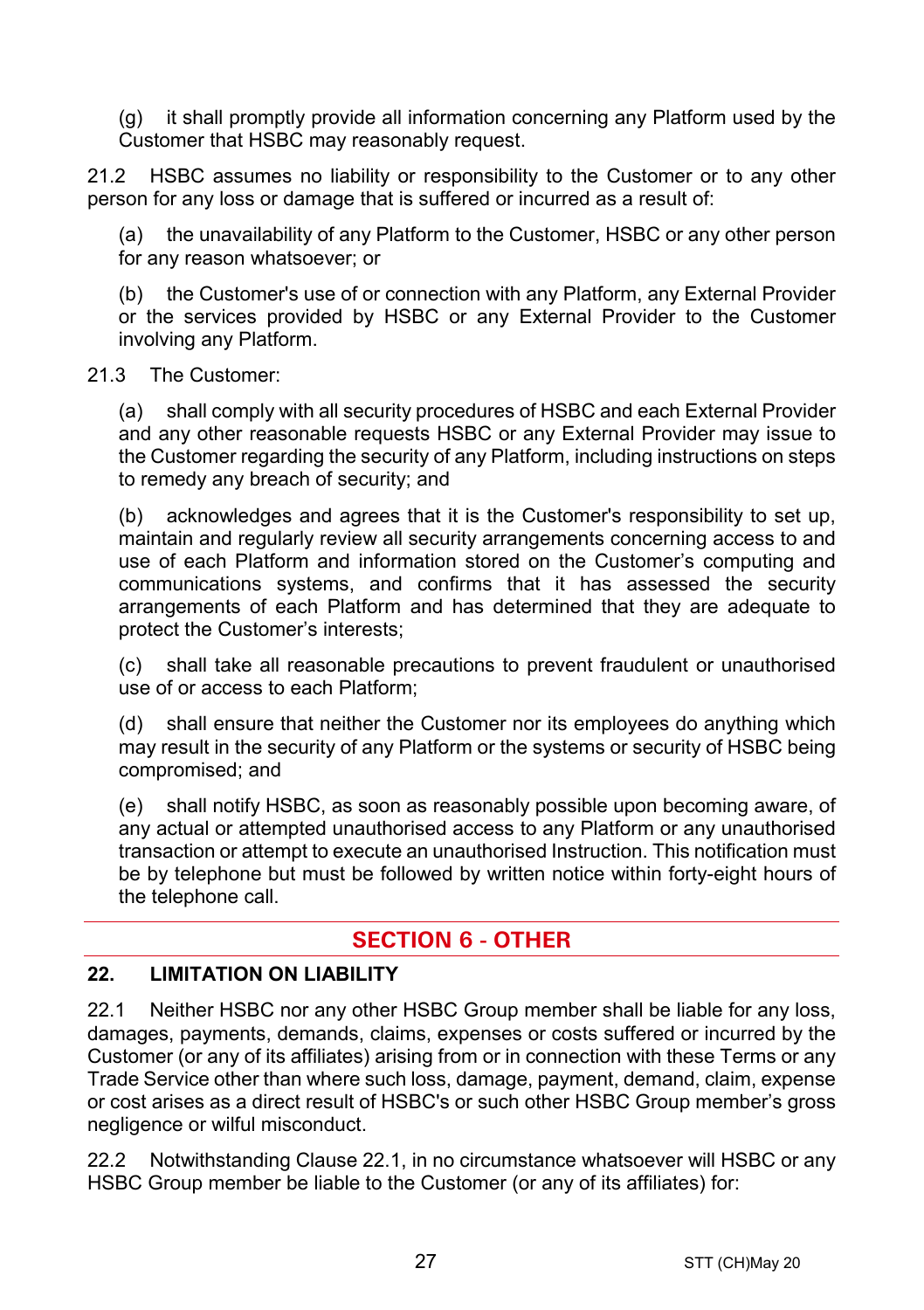- (a) any loss of business, profits or data; or
- (b) indirect, consequential or special loss or damage,

whether or not HSBC or any HSBC Group member has been advised of the possibility of such loss or damage.

22.3 Without limiting Clauses 22.1 and 22.2, HSBC shall not be responsible or liable for, and the Customer waives all claims against HSBC in respect of:

(a) any act, omission, loss or delay relating to forwarding documents or payments to any person or correspondent bank, or any suspense, act, omission, insolvency or bankruptcy of any correspondent bank;

(b) any delay and/or loss in transit of any messages, letters or documents sent by mail, as an electronic communication, through a Platform or a telecommunication channel, or for any delay, mutilation or other errors arising in the transmission or delivery of any communications by third parties and the Customer acknowledges that, notwithstanding any contrary instruction, HSBC may send a document by any method that it considers appropriate;

(c) any delay in performing or failure to perform any of its obligations under these Terms due to any cause beyond its reasonable control, including, but not limited to, the failure, malfunction or unavailability of telecommunications, data communications and computer systems and services over which HSBC has no control, war, hostilities, invasion, civil unrest, strikes, lock-outs or other industrial action or trade disputes (whether involving HSBC's employees or any other person) or any law or government order (whether or not having the force of law);

(d) any failure by HSBC to pay a Claim or other HSBC's act or failure to act because of any domestic or foreign law, regulation, ruling or interpretation of any domestic or foreign court or governmental agency;

(e) the form, sufficiency, correctness, genuineness, authority of any person signing or endorsing (including any person making presentations, demands, giving Instructions (including by Electronic Means) to HSBC purportedly on the authority of the Customer or a beneficiary), falsification, or the legal effect of, any documents if such documents on their face reasonably appear to be in order;

(f) the source, accuracy, validity, authenticity, falsification or legal effect of any data, documents or statements made, presented or received from any Platform or any party to a Trade Transaction, any related documents, or the description, quantity, weight, quality, condition, packing, delivery, value or existence of the goods, services or other performance to which such data, documents or statements relates, or for the good faith or acts or omissions, solvency, performance or standing of any party to a Trade Transaction, the consignor, carrier, forwarder, consignee, insurer of the goods, or any other person;

(g) any improper acts of the beneficiary, including breach of contract in respect of a Trade Transaction, in which circumstances the Customer shall assume and undertake all such risks; and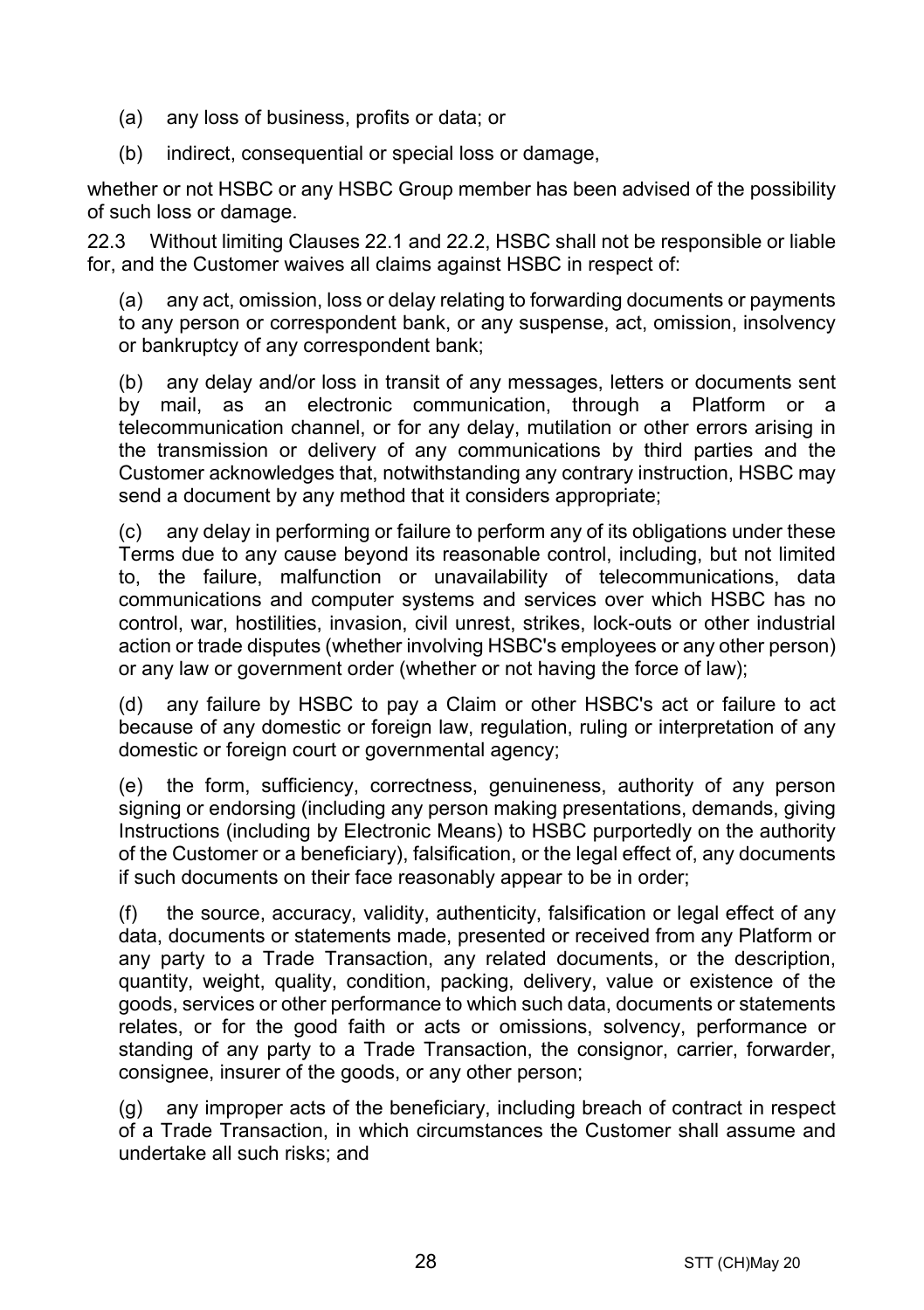(h) the Customer acting or relying on any advice received from HSBC whether or not such advice was requested by the Customer.

22.4 If HSBC uses the services of another party, correspondent bank, agent or Platform for the purposes of issuing an Instrument or Documentary Credit, making payment, handling Goods or Documents or for any other purpose to support the services contemplated by these Terms, HSBC shall do so for the Customer's account and at the Customer's risk and HSBC shall assume no liability or responsibility should any instructions which HSBC gives to any such other party not be carried out even if the choice of such other party was HSBC's. Additionally, HSBC shall not be liable for any act, failure to act, default, suspension, bankruptcy or insolvency of such other party.

22.5 Where HSBC performs a review of any Document at the request of the Customer, such review is indicative only and not final or conclusive and HSBC shall not be responsible or liable for, and the Customer waives all claims against HSBC in respect of, an omission by or failure of HSBC to identify any discrepancies during any such review.

22.6 Where HSBC agrees to advise a Documentary Credit or any Instrument which is not issued by a bank or present any Document in respect of, or otherwise handle, such Documentary Credit or Instrument, the Customer acknowledges and agrees that:

(a) such Documentary Credit or Instrument may not be an independent third party undertaking and may not quarantee payment by the issuer or applicant;

(b) the applicable ICC Rules may not address, cover or extend to such type of Documentary Credit or Instrument;

(c) HSBC may not be able to pursue the issuer for payment in the same manner as it would be able to in respect of a Documentary Credit or Instrument issued by a bank; and

(d) the Customer should seek independent legal advice,

and the Customer assumes all such risks and waives all claims against HSBC for losses, damages, costs, fees, claims, actions or demands with respect to such Documentary Credit or Instrument including any claims that HSBC failed to alert the Customer that it was advising such type of Documentary Credit or Instrument, failed to pay such Documentary Credit or Instrument in the manner of a Documentary Credit or Instrument issued by a bank, or failed to collect payment from the issuer of such Documentary Credit or Instrument.

22.7 Subject to the provisions above, where any liability of HSBC or any HSBC Group member to the Customer (or any of its affiliates) arises under these Terms or in connection with any Trade Service, such liability shall not exceed USD 1,000,000 in aggregate in any calendar year.

## **23. DISCLOSURE, CONFIDENTIALITY AND PRIVACY**

23.1 Without limiting any other terms between the Customer and HSBC or any HSBC Group member, HSBC is authorised: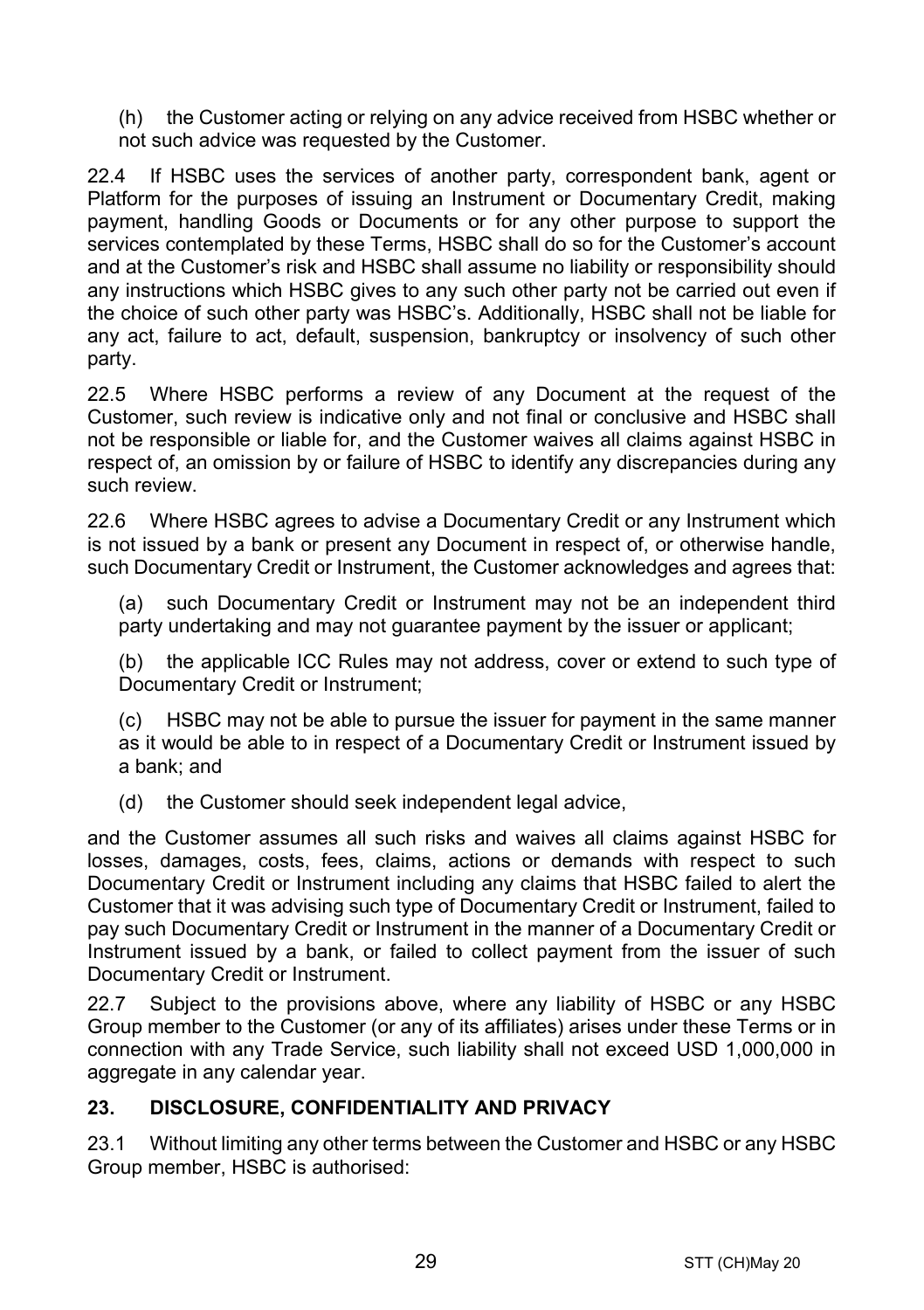(a) to appoint any other person as its correspondent, nominee or agent in connection with these Terms and any Trade Service and HSBC may delegate any of its powers under these Terms or a Trade Service to such person;

(b) to notify any other person of its interest in any Documents, Goods or proceeds of sale; and

(c) to transfer and disclose any Customer Information to the following recipients (who may also process, transfer and disclose such Customer Information):

(i) any HSBC Group member and any of its or their officers, directors, employees, professional advisors, insurers, brokers, auditors, partners, subcontractors, correspondents, nominees, agents, delegates, service providers (including External Providers and Platforms) and associates;

(ii) any Authorities;

(iii) anyone acting on the Customer's behalf, payment recipients, beneficiaries, account nominees, intermediary, correspondent and agent banks, clearing houses, clearing or settlement systems, market counterparties, upstream withholding agents, swap or trade repositories, stock exchanges, and companies in which the Customer has an interest in securities (where such securities are held by HSBC for the Customer);

(iv) any person or entity who acquires (or may acquire) an interest in or assumes (or may assume) risk in or in connection with any Trade Service;

(v) any other financial institutions, credit reference agencies or credit bureaus, for obtaining or providing credit references; and/or

(vi) any person or entity in connection with any HSBC Group business transfer, disposal, merger or acquisition, wherever located, including in jurisdictions which do not have data protection laws that provide the same level of protection as the jurisdiction in which the Trade Service is supplied,

including where the recipient of any such appointment, notification, transfer or disclosure is located outside of the relevant Governing Jurisdiction.

23.2 HSBC will not be liable for the acts or omissions of any External Provider as to the collection, use or disclosure by that External Provider of Customer Information.

23.3 Where the Customer has given HSBC information about natural persons (such as authorised signatories), the Customer confirms that those natural persons have authorised the Customer to do so (and to receive any data protection notices on their behalf) and have consented to HSBC's collection, use, storage, processing, transfer and disclosure of their Personal Data and data for the purpose of HSBC carrying out any action contemplated by these Terms or providing a Trade Service to or for the Customer.

23.4 The Customer shall ensure that any information that the Customer asks HSBC to forward to third parties is complete, accurate and will not give rise to any claim against HSBC (including any claim in defamation, in relation to privacy, banking secrecy or data protection or for infringement of any other third party rights) and the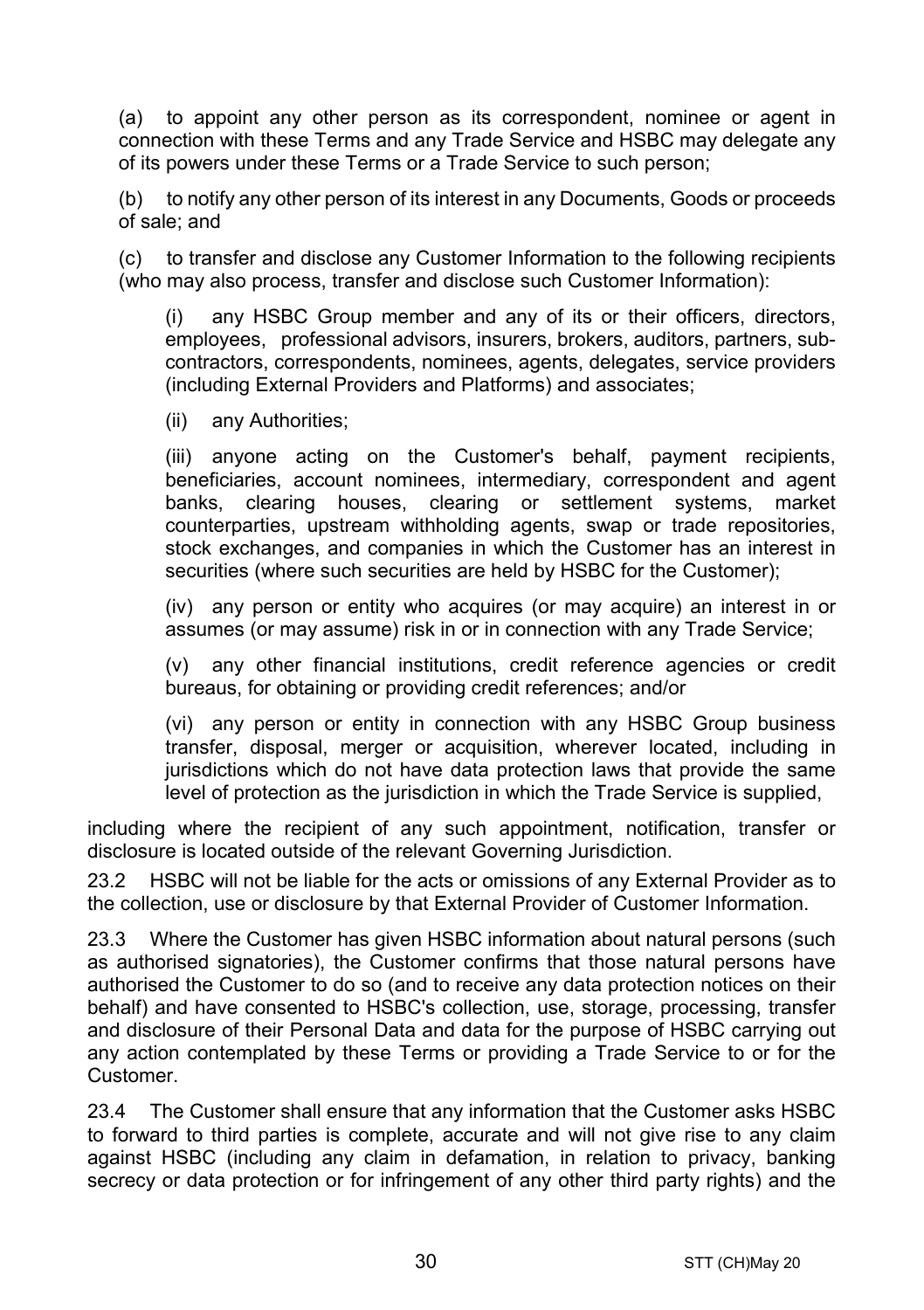Customer confirms and represents that it has obtained the requisite consent and/or waiver (where required) for HSBC to forward such information.

## **24. MISCELLANEOUS**

24.1 Other than a Trade Service which has been provided on an irrevocable or committed basis, HSBC may at any time withdraw a Trade Service or refuse to provide a Trade Service in its absolute discretion.

24.2 Any waiver, release or consent by HSBC under or in respect of these Terms or a Trade Service will only be effective if made in writing (which may be made through a Platform).

24.3 HSBC may at any time change these Terms by providing the Customer with at least 30 days' written notice and any Trade Service requested on or after the effective date in such notice shall be subject to the amended Terms.

24.4 HSBC is authorised to take such steps and to make such payments as it considers necessary, at the cost of the Customer, to remedy any default by the Customer in respect of its obligations under these Terms or any Trade Service.

24.5 Neither HSBC's failure to exercise, nor HSBC's delay in exercising, any of its rights or remedies under these Terms or in respect of a Trade Service shall operate as a waiver of any such right or remedy, nor shall any single or partial exercise of any right or remedy prevent any further or other exercise of any other right or remedy.

24.6 The Customer may not assign or transfer any of its rights or obligations under these Terms or a Trade Service. HSBC may assign, transfer or create security over any of its rights under or in respect of these Terms or a Trade Service without restriction or notice.

24.7 Without prejudice to Clause 20 (*INSTRUCTIONS*), any notices by the Customer in connection with these Terms or a Trade Service must be given to HSBC in writing at the address of HSBC most recently advised by HSBC to the Customer. HSBC may give notice to the Customer in person, by telephone or facsimile, by post, through a Platform or, if agreed by the Customer, through another electronic channel at the address or number most recently notified by the Customer to HSBC. A notice sent by post will be deemed to have been received 7 calendar days after posting if within the same country, or 15 calendar days after posting if cross border.

24.8 Each of the provisions of these Terms is severable and distinct from the others and, if one or more of such provisions is or becomes illegal, invalid or unenforceable, the remaining provisions shall not be affected in any way.

24.9 If the Customer includes two or more persons, the obligations and liabilities of these persons under or in respect of a Trade Service and these Terms shall be joint and several.

24.10 Nothing in these Terms shall be deemed to create any partnership, joint venture or relationship of principal and agent between HSBC and the Customer or create or give rise to any fiduciary relationship of any nature.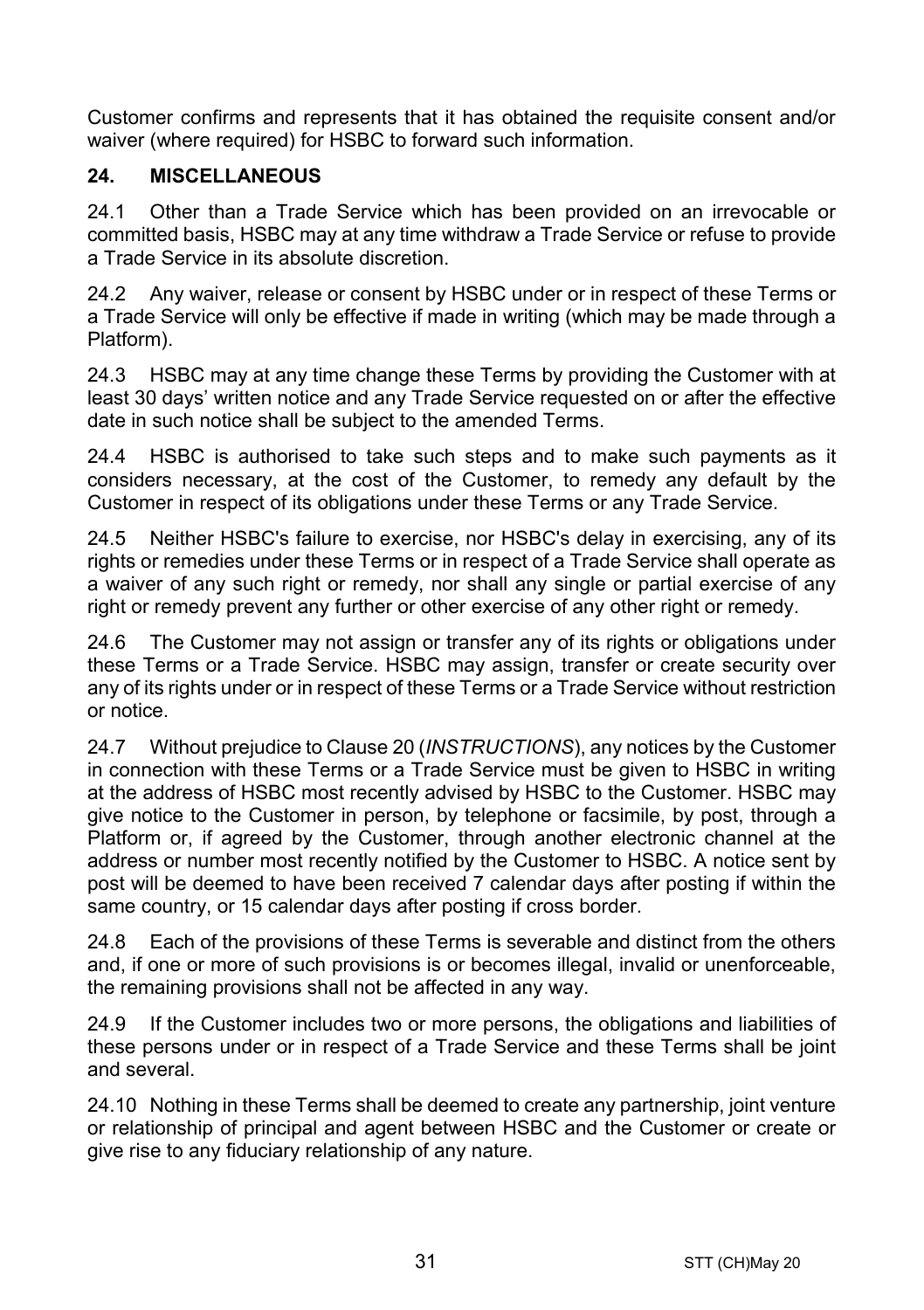24.11 To the extent permitted by the laws of the Governing Jurisdiction, the Customer irrevocably waives any right of sovereign immunity from suit, jurisdiction or adjudication (including in respect of pre-judgement interim relief and execution of any judgement) that it may have in the Governing Jurisdiction or otherwise, whether that immunity relates to itself or to any commercial or non-commercial assets (including land, bank accounts or other assets held in the name of a diplomatic mission or otherwise or belonging to the Customer's central bank or other monetary authority).

24.12 These Terms are for the benefit of the Customer, HSBC and each HSBC Group member, and are not intended to benefit any other third party or be enforceable by any other third party. Any rights of HSBC to bring to an end or change these Terms or any contract to which they form part are not subject to the consent of any other third party.

# **25. GOVERNING LAW AND JURISDICTION**

25.1 For the purposes of a Trade Service:

(a) that Trade Service and these Terms will be governed by the laws of the Governing Jurisdiction; and

(b) the courts of the Governing Jurisdiction shall have non-exclusive jurisdiction to settle any disputes that may arise out of, or in connection with, that Trade Service and these Terms, their interpretation or any non-contractual obligations arising from or connected with them.

25.2 If a process agent is specified in an Application or Facility Agreement in respect of a Trade Service, service of any legal process on the person whose name and address is specified in such Application or Facility Agreement shall constitute service on the Customer.

25.3 If no process agent has been appointed by the Customer, upon request from HSBC the Customer will, within five Business Days, appoint a process agent (with an office in the Governing Jurisdiction) for service of all legal process relating to these Terms and the relevant Trade Service on the Customer and the Customer will notify the process agent's address to HSBC. If the Customer does not do this, HSBC may appoint a process agent on the Customer's behalf and at its expense and shall, as soon as practicable, notify the Customer of such appointment.

# **SECTION 7 – DEFINITIONS AND INTERPRETATION**

## **26. DEFINITIONS AND INTERPRETATION**

26.1 In these Terms:

**Application** means an application, instruction or request by the Customer for a Trade Service (whether for itself or for another person) using an application form, or pursuant to the terms of a Facility Agreement or made using a Platform.

**Authorities** includes any judicial, administrative, public or regulatory body (including any self-regulatory body), any government, any tax authority, any securities or futures exchange, any court, any central bank or law enforcement body, or any of their agents, with jurisdiction (direct or indirect) over any part of the HSBC Group at any time.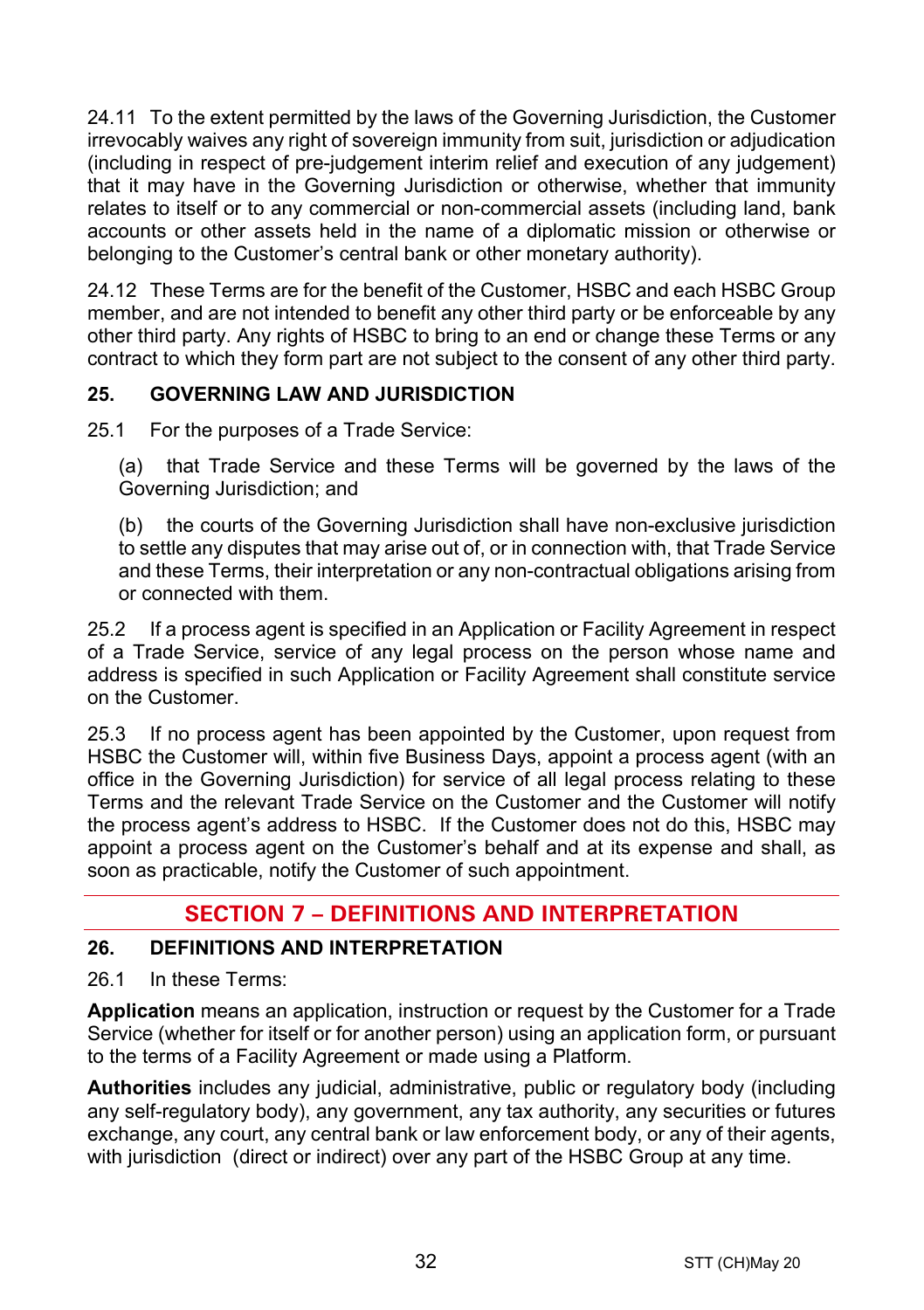**Back-to-Back Documentary Credit** has the meaning given to it in Clause 3.14 (*DOCUMENTARY CREDITS*).

**Business Day** means, in respect of a Trade Service, a day on which banks are open for general business in the Governing Jurisdiction.

**Cash Collateral** has the meaning given to it in Clause 10 (*CASH COLLATERAL*).

**Claim** means any demand, request for payment or for acceptance and payment, claim, presentation or drawing made in respect of a Trade Service by a beneficiary, the Customer or any other person.

**Collection** means a collection transaction in respect of the handling of Documents where HSBC may act as either a remitting bank, collecting bank or presenting bank.

**Compliance Action** has the meaning given to it in Clause 19 (*COMPLIANCE WITH LAWS AND SANCTIONS*).

**Country Conditions** means HSBC's additional terms and conditions for the country in which the HSBC entity providing the relevant Trade Service is located.

**Customer** means the person who requests the relevant Trade Service and with whom HSBC contracts with respect to the provision of that Trade Service (and, without limitation, as may be specified in the relevant Application). If HSBC provides a Trade Service to a person that is not a customer of HSBC, references in these Terms to the "Customer" shall apply to that person even though that person is not a customer of HSBC.

**Customer Information** means any Personal Data, confidential information, and/or Tax Information (including accompanying statements, waivers and consents) of either the Customer, or a person or entity whose information (including any Personal Data or Tax Information) which the Customer provides, or which is provided on the Customer's behalf, to any HSBC Group member in connection with the provision of any Trade Service.

**Customer Liabilities** means at any time:

(a) all liabilities of the Customer to HSBC or any HSBC Group member (including arising under or in connection with any Trade Service and these Terms) incurred in any currency and in any capacity and whether present or future, actual or contingent, direct or indirect, or incurred alone or jointly with any other person;

(b) interest on such liabilities (both before and after any demand or judgment) to the date on which HSBC or any such HSBC Group member receives payment, at the rates payable by the Customer or which would have been payable but for any circumstances which restricts payment;

(c) any costs and expenses incurred by HSBC or any HSBC Group member in making payment under or in respect of a Trade Service on behalf of the Customer (but without HSBC being under any obligation to do so) as a result of failure by the Customer to make such payment when due or demanded; and

(d) all costs and expenses (including legal fees on a full indemnity basis) of HSBC or any HSBC Group member in perfecting or enforcing its rights under or in respect of a Trade Service and these Terms.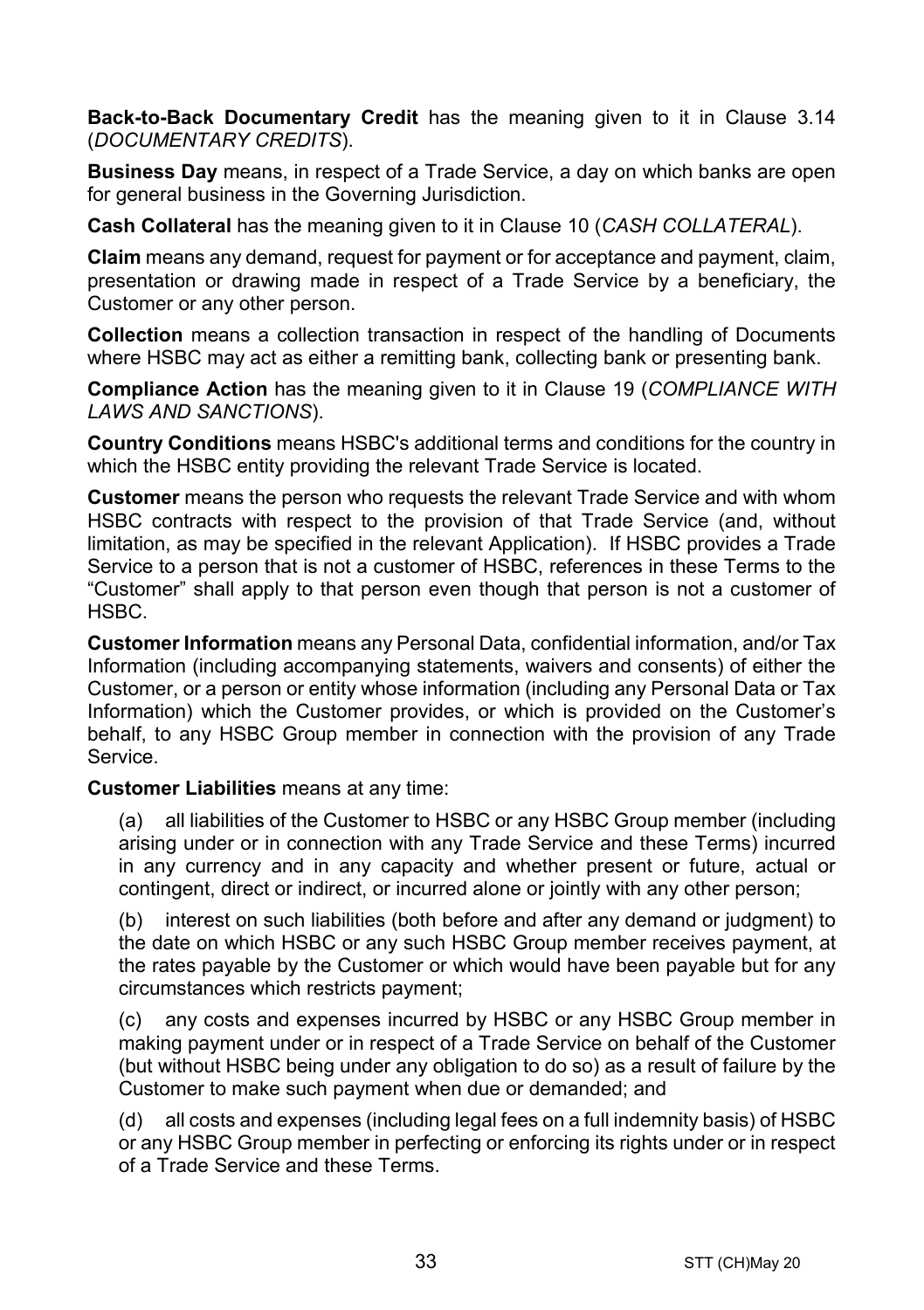**Documentary Credit** means a documentary credit or letter of credit or any commitment to issue a documentary credit or letter of credit (including any extension. renewal or amendment of the same).

**Documents** means any drafts, bills of exchange, promissory notes, cheques, documents of title, certificates, invoices, statements, transport documents, insurance policies, warehouse warrants, warehouse receipts or any other similar instruments relating to a Trade Transaction in respect of which HSBC has provided Trade Service(s) to the Customer.

**Electronic Means** has the meaning given to it in Clause 20 (*INSTRUCTIONS*).

**Exchange Rate** means HSBC's spot rate of exchange (or if HSBC does not have an available spot rate of exchange for the relevant currency, any other publicly available spot rate of exchange selected by HSBC) for the purchase of the required currency in the relevant foreign exchange market at the relevant time using the currency in which the relevant payment was paid (where any such spot rate of exchange shall be selected by HSBC acting reasonably in the circumstances).

**External Provider** means a person (other than HSBC) that makes any Platform available to HSBC and/or the Customer.

**External Terms and Conditions** means any agreement which is entered into between an External Provider and either HSBC or the Customer setting out the terms and conditions applicable to HSBC's or the Customer's use of a Platform.

**Facility Agreement** means a letter or agreement between the Customer and HSBC pursuant to which HSBC agrees to provide to the Customer a facility in respect of Trade Services.

**Finance** means discounting, negotiating, purchasing, prepaying, early paying or endorsing a Document (whether or not drawn under a Documentary Credit or Collection) or Documentary Credit and **Financed** and **Finances** shall be construed accordingly. For the avoidance of doubt, **Finance** does not include a Trade Finance Loan.

**Goods** means the goods or products which are the subject of a Trade Transaction in respect of which HSBC has provided Trade Service(s) to the Customer.

**Governing Jurisdiction** means the jurisdiction in which the relevant HSBC entity providing the Trade Service is located or such other jurisdiction agreed in writing between the Customer and HSBC or specified in the relevant Country Conditions.

**HSBC** means the HSBC Group member (or, if applicable, the branch of such HSBC Group member) providing the relevant Trade Service, and its successors and assigns and, where the context permits, includes any person appointed by HSBC under Clause 23.1(a) (*DISCLOSURE, CONFIDENTIALITY AND PRIVACY*).

**HSBC Group** means HSBC Holdings plc and its subsidiaries and affiliates from time to time.

**ICC** means the International Chamber of Commerce.

**Increased Costs** means a reduction in the rate of return from a Trade Service or on HSBC's overall capital, an additional or increased cost or a reduction of any amount due and payable under these Terms or in respect of a Trade Service, which is incurred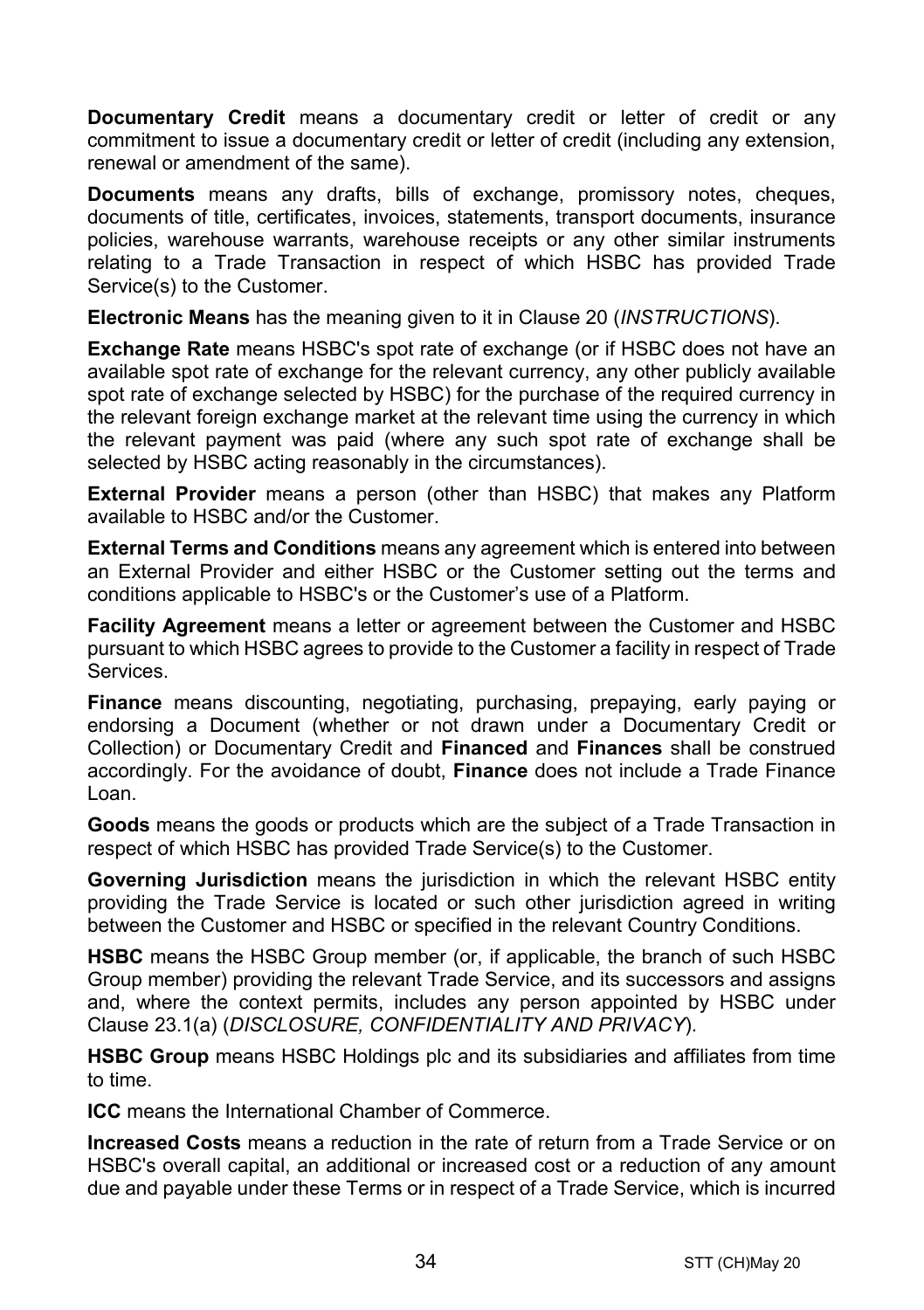or suffered by HSBC to the extent that it is attributable to HSBC performing its obligations under these Terms or a Trade Service.

**Indemnified Party** has the meaning given to it in Clause 9 (*REIMBURSEMENT AND INDEMNITY*).

**Instruction** has the meaning given to it in Clause 20 (*INSTRUCTIONS*).

**Instrument** means any SBLC, demand guarantee (including an avalisation, coacceptance or acceptance of a Document), bond, counter-guarantee, counter-SBLC, or similar independent payment obligation (including any extension, renewal or amendment of the same).

**Losses** has the meaning given to it in Clause 9 (*REIMBURSEMENT AND INDEMNITY*).

**Master Documentary Credit** has the meaning given to it in Clause 3.14 (*DOCUMENTARY CREDITS*).

**Personal Data** means any information relating to an individual from which such individual can be identified, including sensitive personal data, name(s), residential address(es), contact information, age, date of birth, place of birth, nationality, citizenship, personal and marital status.

**Platform** means any electronic platform (a) used by HSBC, the Customer or any other person for giving or receiving any Instruction, Claim or other communication in relation to any Trade Service, and/or (b) used by HSBC or any other person for issuing or providing any Trade Service, and shall include HSBCnet.

**Recourse Event** means in respect of a Trade Service:

(a) any misrepresentation, alleged or actual fraud, illegality or unauthorised act of the Customer and/or any other party to the Trade Transaction;

(b) any alleged or actual invalidity, non-compliance or unenforceability of the Documentary Credit, SBLC, Document(s) or Trade Transaction (as applicable); or

(c) any injunction, court order, law, regulation or Sanctions which restrict any payment (whether to or from HSBC and/or not subsequently discharged).

**SBDC** means a standby documentary credit.

**SBLC** means a standby letter of credit (which includes an SBDC).

**Sanction** has the meaning given to it in Clause 19 (*COMPLIANCE WITH LAWS AND SANCTIONS*).

**Security Agreement** means any document creating security or quasi-security over any of the Customer's rights and/or assets in support of any obligations which the Customer may have to any HSBC Group member from time to time.

**Tariff Book** means, if applicable in the relevant jurisdiction, HSBC's tariff book setting out HSBC's fees, commissions, interest rates and other rates for Trade Services as is available upon request by the Customer and/or can be accessed online.

**Tax** includes goods and services tax, value added tax, sales tax, stamp duty or any tax, levy, impost, deduction, charge, rate, duty, compulsory loan or withholding which is levied or imposed by a government agency, and any related interest, penalty,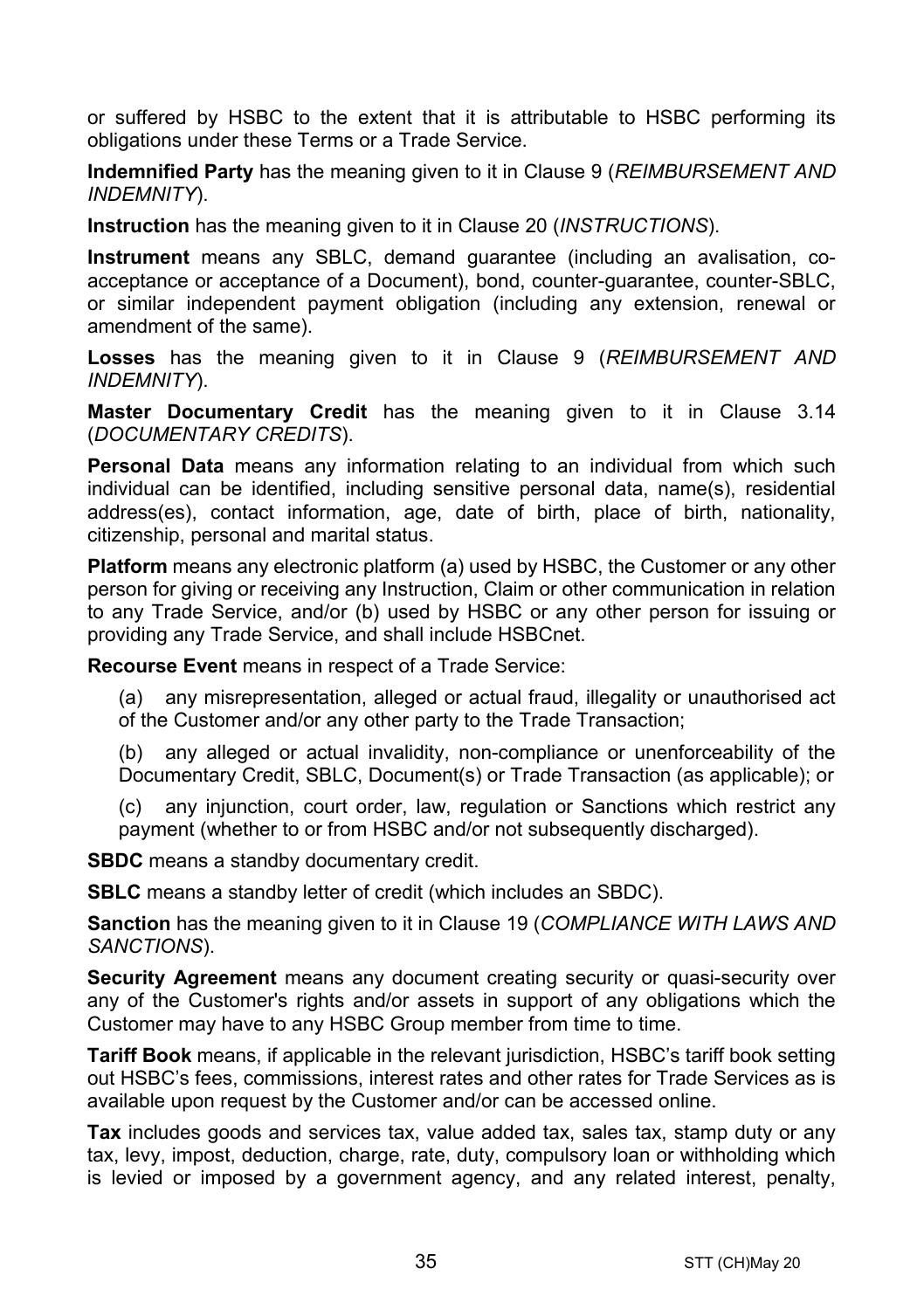charge, fee or other amount (but does not include tax on the overall net income of HSBC).

**Tax Information** means any documentation or information (and accompanying statements, waivers and consents) relating, directly or indirectly, to the Customer's tax status and the tax status of any owner, "controlling person", "substantial owner" or beneficial owner of the Customer.

**Trade Finance Loan** means a loan, advance, credit or other financial accommodation provided by HSBC to the Customer in respect of a Trade Transaction.

#### **Trade Service** includes:

(a) the issue of a Documentary Credit and instructing any advising bank, nominated bank or confirming bank in relation to such Documentary Credit;

(b) acting as the advising bank, nominated bank or confirming bank (on a disclosed or undisclosed basis) in relation to a Documentary Credit;

(c) the issue of an Instrument and/or instructing any correspondent bank in relation to, and issuing an counter-guarantee, counter-SBLC or indemnity in respect of, an Instrument;

(d) acting as the advising bank, confirming bank or correspondent bank in relation to an Instrument;

- (e) the handling of a Documentary Credit, Instrument or Document;
- (f) Collections;
- (g) the provision of any Finance;
- (h) the provision of a Trade Finance Loan;

(i) the issue of a letter of indemnity or shipping guarantee and/or the signing, endorsement or release of any Transport Document;

- (j) the release of Documents;
- (k) any other service or product relating to a Trade Transaction provided,

by HSBC to, at the request of, or in respect of the Customer.

**Trade Transaction** means a transaction involving the sale or purchase by the Customer of goods or services from/to a third party, and includes any contract(s) on which such transaction may be based.

**Transport Documents** has the meaning given to it in Clause 8 (*APPLICATIONS FOR RELEASE OF GOODS, SHIPPING GUARANTEES AND LETTERS OF INDEMNITY*).

**USD** means the lawful currency of the United States of America.

26.2 Unless contrary indication appears, any reference in these Terms to:

(a) an Application or Trade Service (and any reference in an Application to a Trade Service) includes (where applicable) the contract created between the Customer and HSBC by HSBC accepting that Application by providing or undertaking that Trade Service;

(b) the **Customer**, **HSBC** or any other person shall be construed so as to include its successors in title, permitted assigns and permitted transferees to, or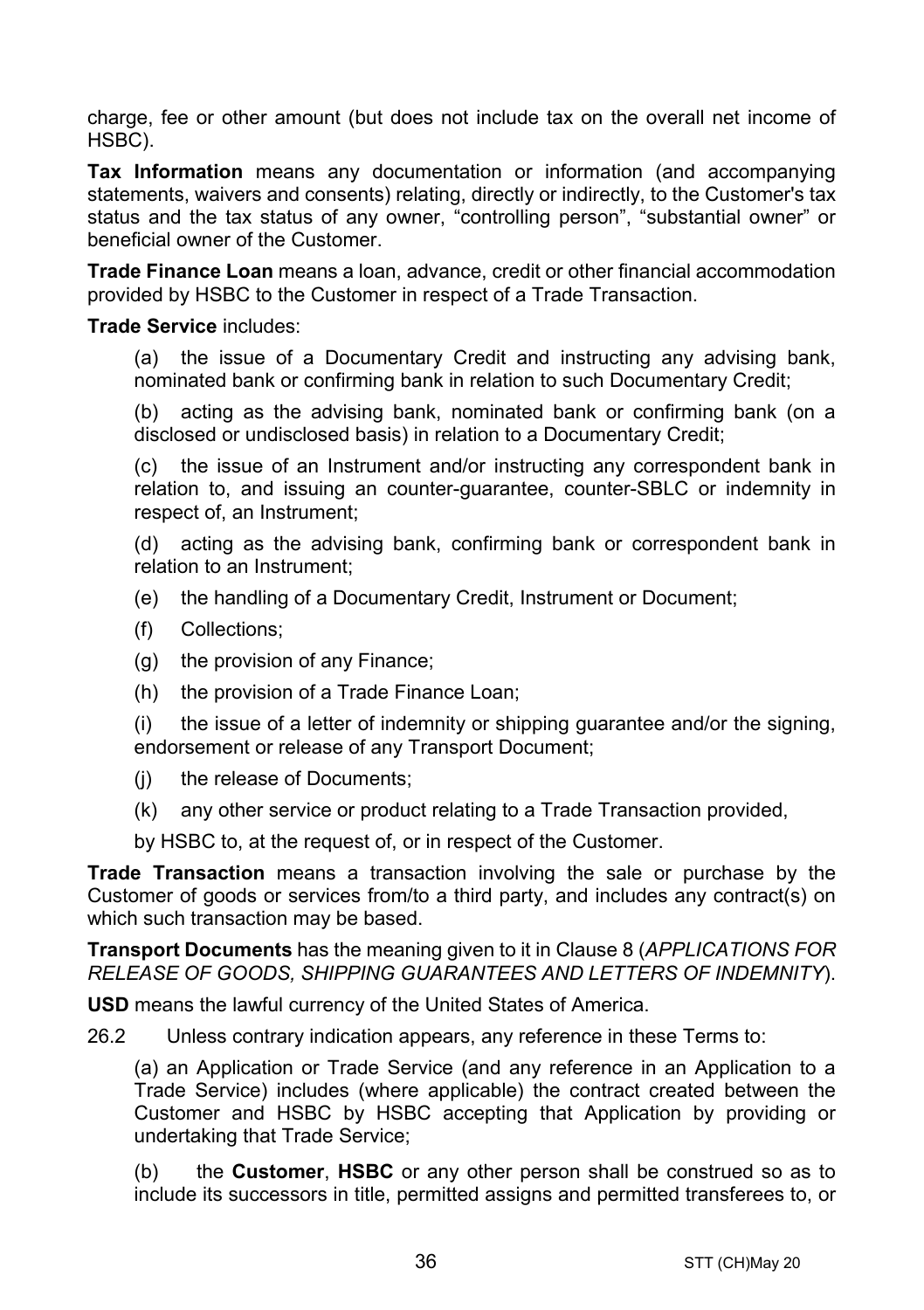of, its rights and/or obligations under these Terms, an Application, a Facility Agreement or Country Conditions;

(c) **include** or **including** means include or including "without limitation";

(d) HSBC making a determination or decision or undertaking an action means that HSBC is making or undertaking, and is permitted to make or undertake, such determination, decision or action in its sole discretion or opinion without reference to, or consent from, the Customer or any other person;

(e) an authorisation or confirmation by, or instruction from, the Customer means that such authorisation, confirmation or instruction is irrevocable unless waived by HSBC;

(f) a **person** includes any individual, firm, company, corporation, government, state or agency of a state or any association, trust, joint venture, consortium, partnership or other entity (whether or not having separate legal personality);

(g) a **regulation** includes any regulation, rule, official directive, request or guideline (whether or not having the force of law) of any governmental, intergovernmental or supranational body, agency, department or of any regulatory, self-regulatory or other authority or organisation;

(h) these **Terms** include the Country Conditions;

(i) these **Terms** or any other agreement or instrument is a reference to these Terms or, as the case may be, other agreement or instrument as amended, supplemented, novated and/or replaced from time to time;

(j) the singular shall include the plural and vice versa; and

(k) section and clause headings are for ease of reference only.

In addition to these Terms being incorporated into each Application, these Terms may also be incorporated by HSBC into a Facility Agreement or any other document or agreement.